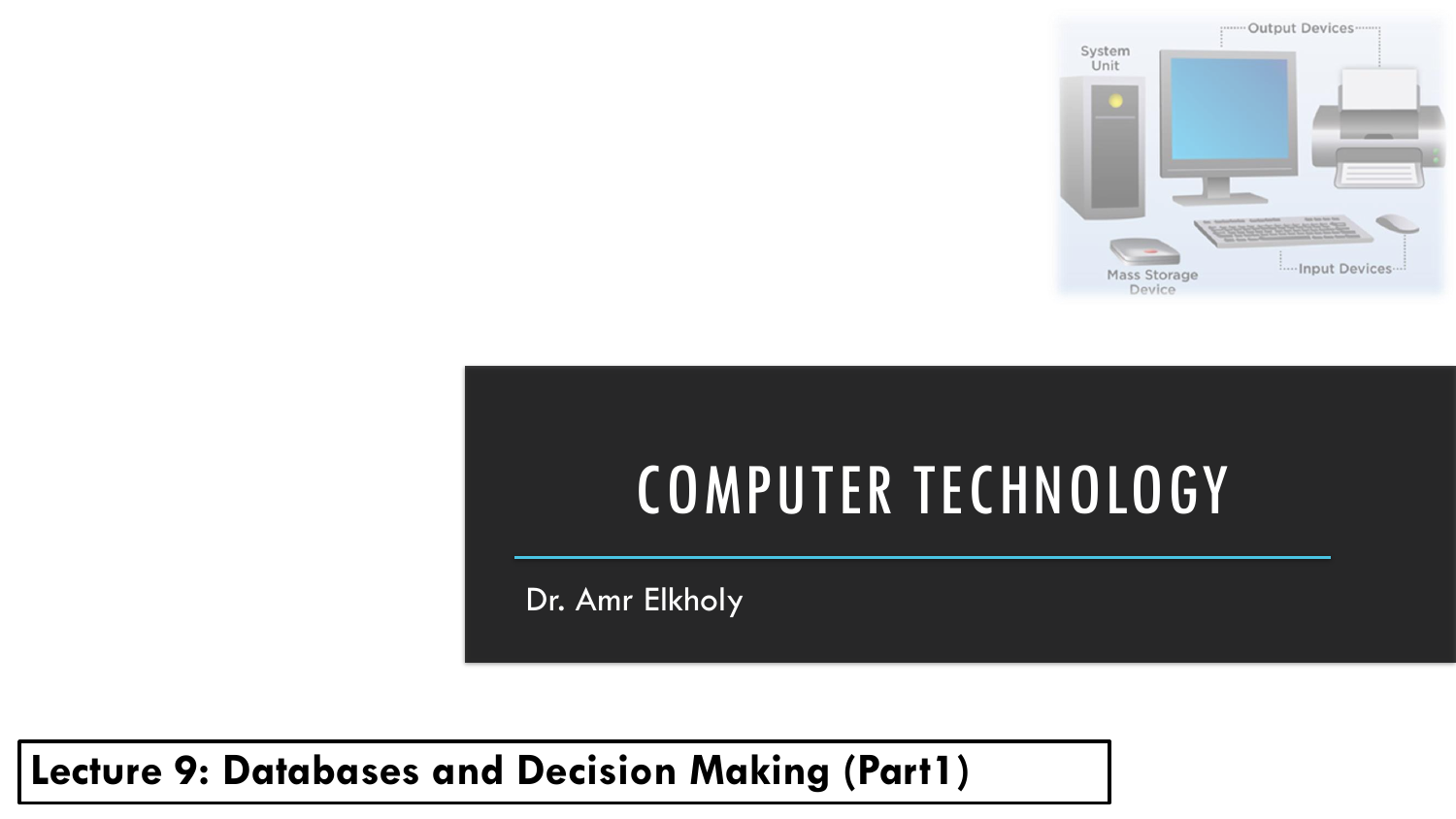

√Ch1: Intro to Computer Fundamentals √Ch5: Databases and Decision Making

✓Ch2: Operating System

✓Ch3: Computer Networking

✓Ch4: Programming Language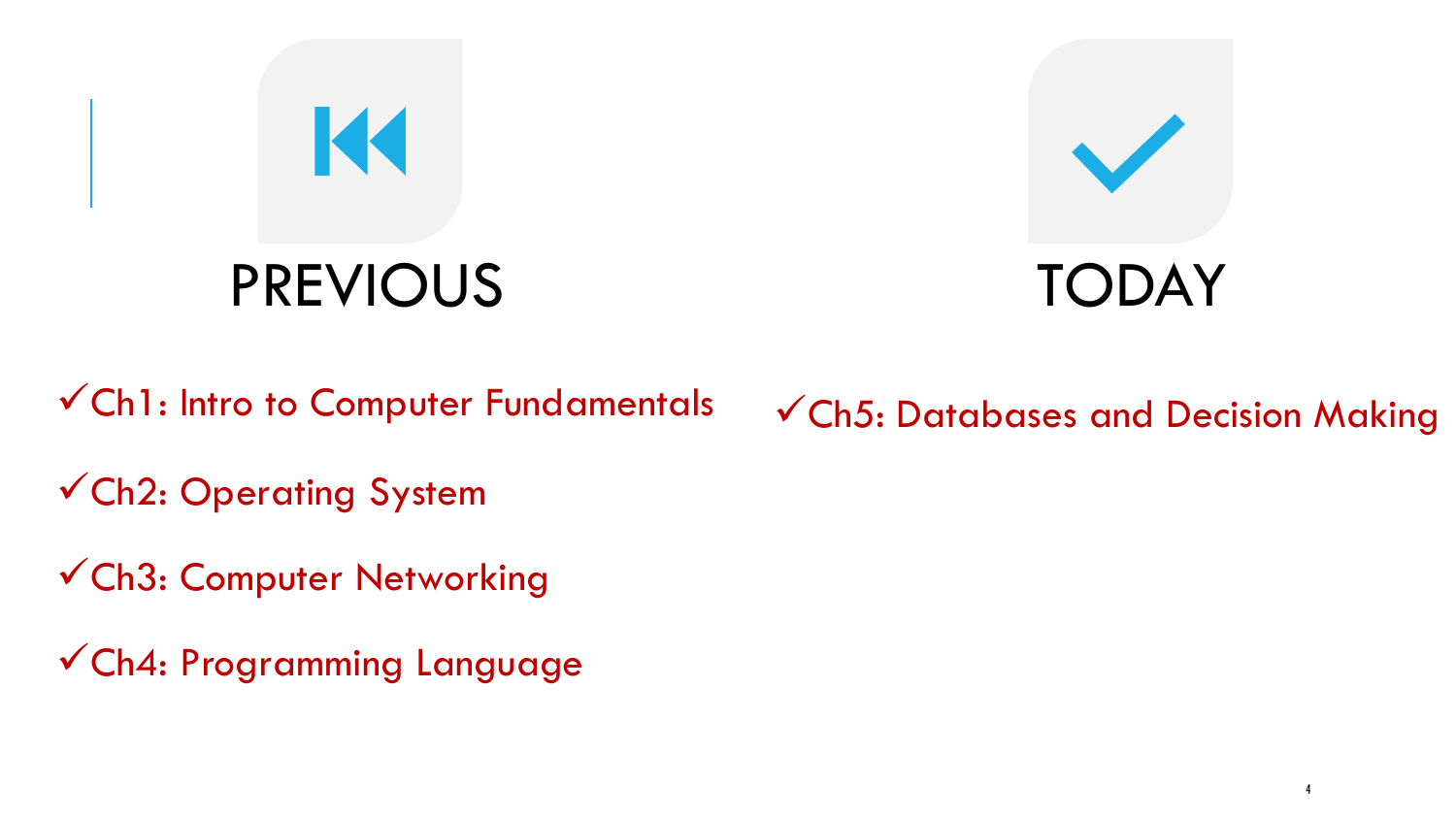

#### **CH5: DATABASES AND DECISION MAKING (PART1)**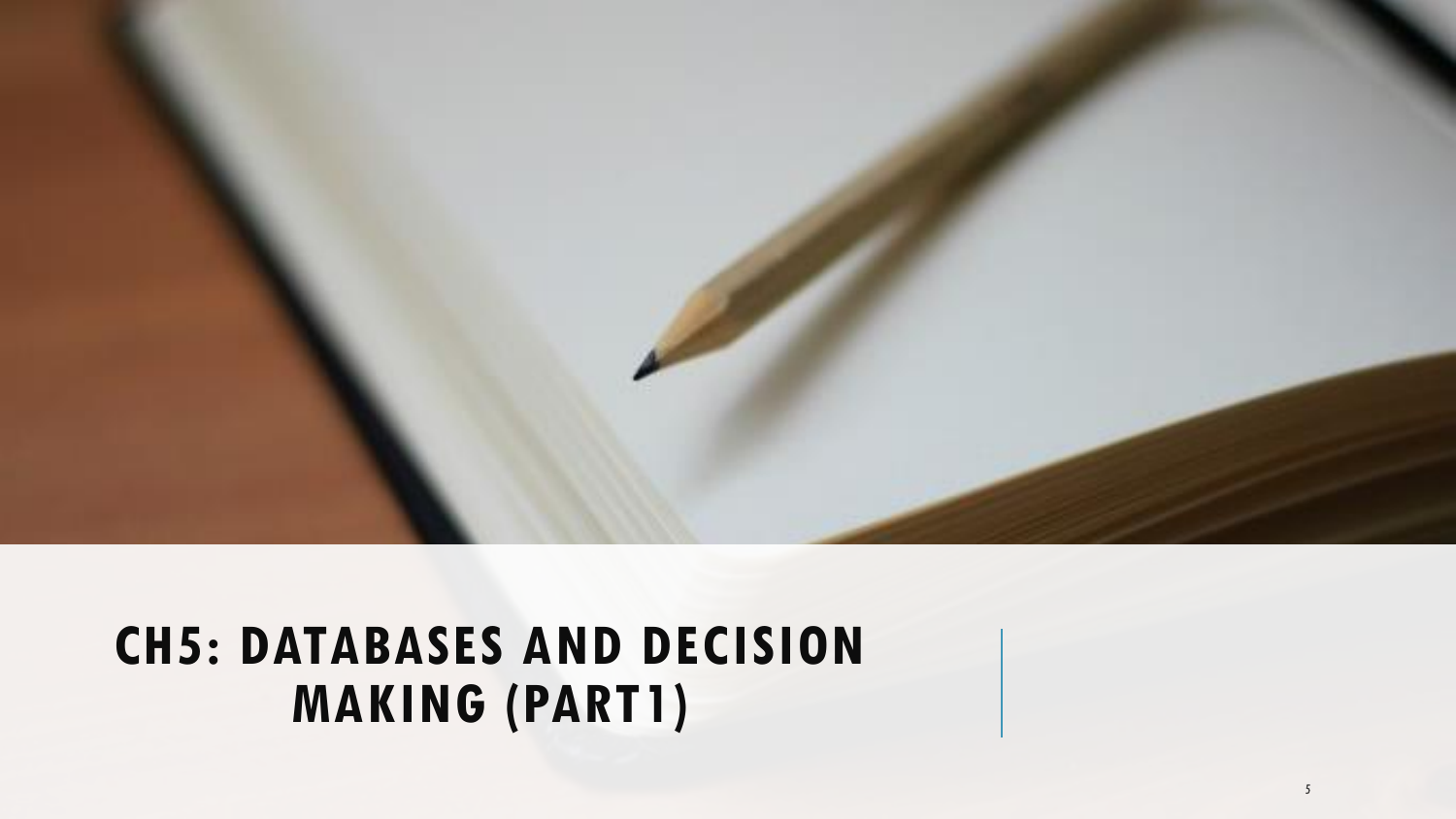# FILE SYSTEM

❑In the early days, database applications were built on top of file systems

❑Drawbacks of using file systems to store data:

- Data redundancy and inconsistency
	- Multiple file formats, duplication of information in different files
- Difficulty in accessing data
	- Need to write a new program to carry out each new task
- Data isolation multiple files and formats

#### **-Integrity problems**

- $\blacksquare$  Integrity constraints (e.g. account balance  $>$  0) become part of program code
- **Hard to add new constraints or change existing ones**



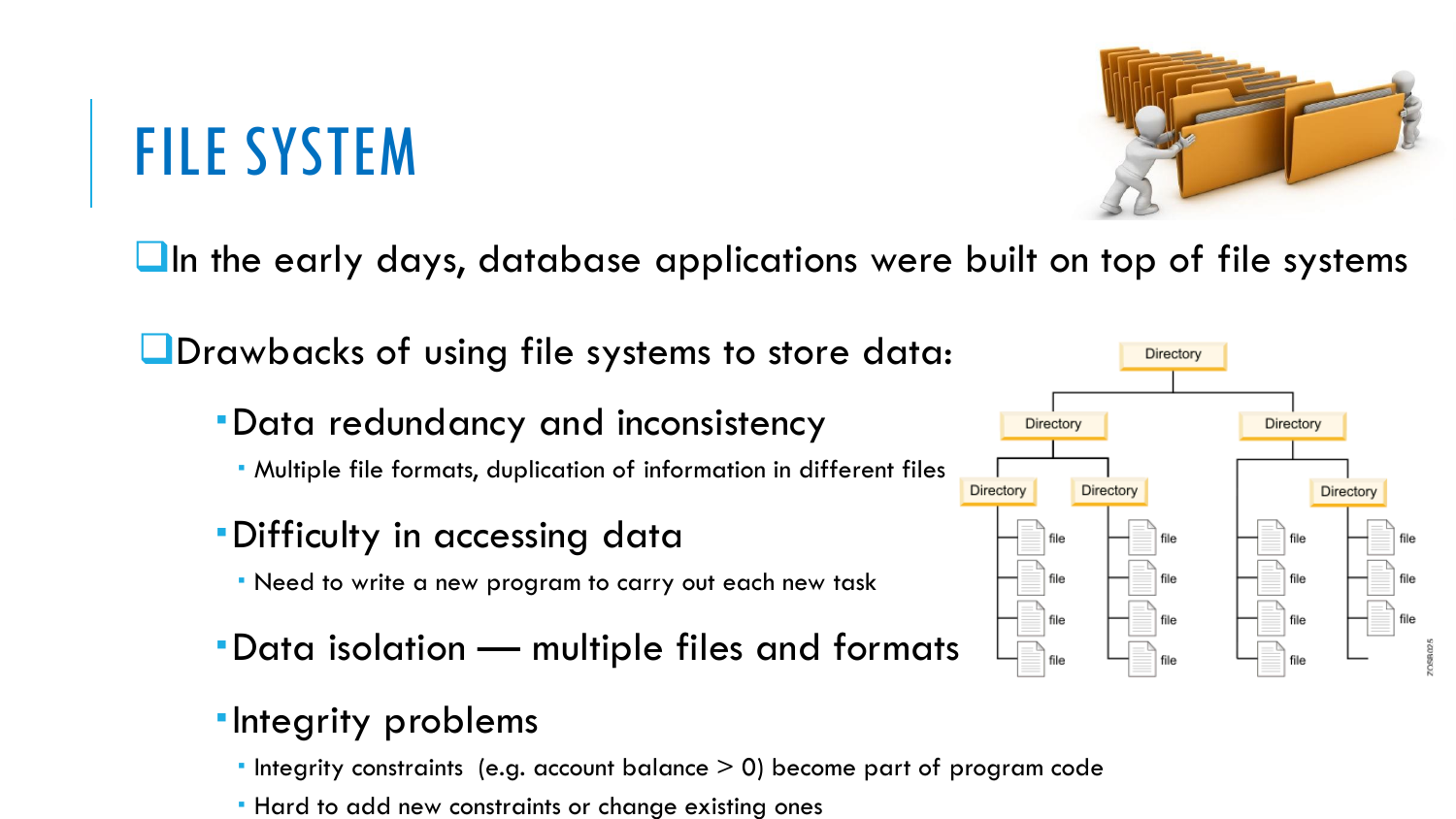### DATABASE



■A database is a collection of related, logically coherent data which can be used alone or combined to provide answers to the user's question.

| <b>StudentNr</b> | <b>StudentName</b> |
|------------------|--------------------|
| 101              | Ann Jones          |
| 102              | John Smith         |
| 103              | John Smith         |

| <b>CourseCode</b> | <b>CourseTitle</b>               |
|-------------------|----------------------------------|
| <b>CS100</b>      | Introduction to Computer Science |
| <b>CS102</b>      | <b>Programming Basics</b>        |
| <b>CS200</b>      | <b>Operating Systems</b>         |
| <b>CS400</b>      | MetaInformatics                  |

| <b>StudentNr</b> | <b>CourseCode</b> | Grade |
|------------------|-------------------|-------|
| 101              | <b>CS100</b>      | А     |
| 101              | <b>CS102</b>      | А     |
| 101              | <b>CS200</b>      | в     |
| 102              | <b>CS100</b>      |       |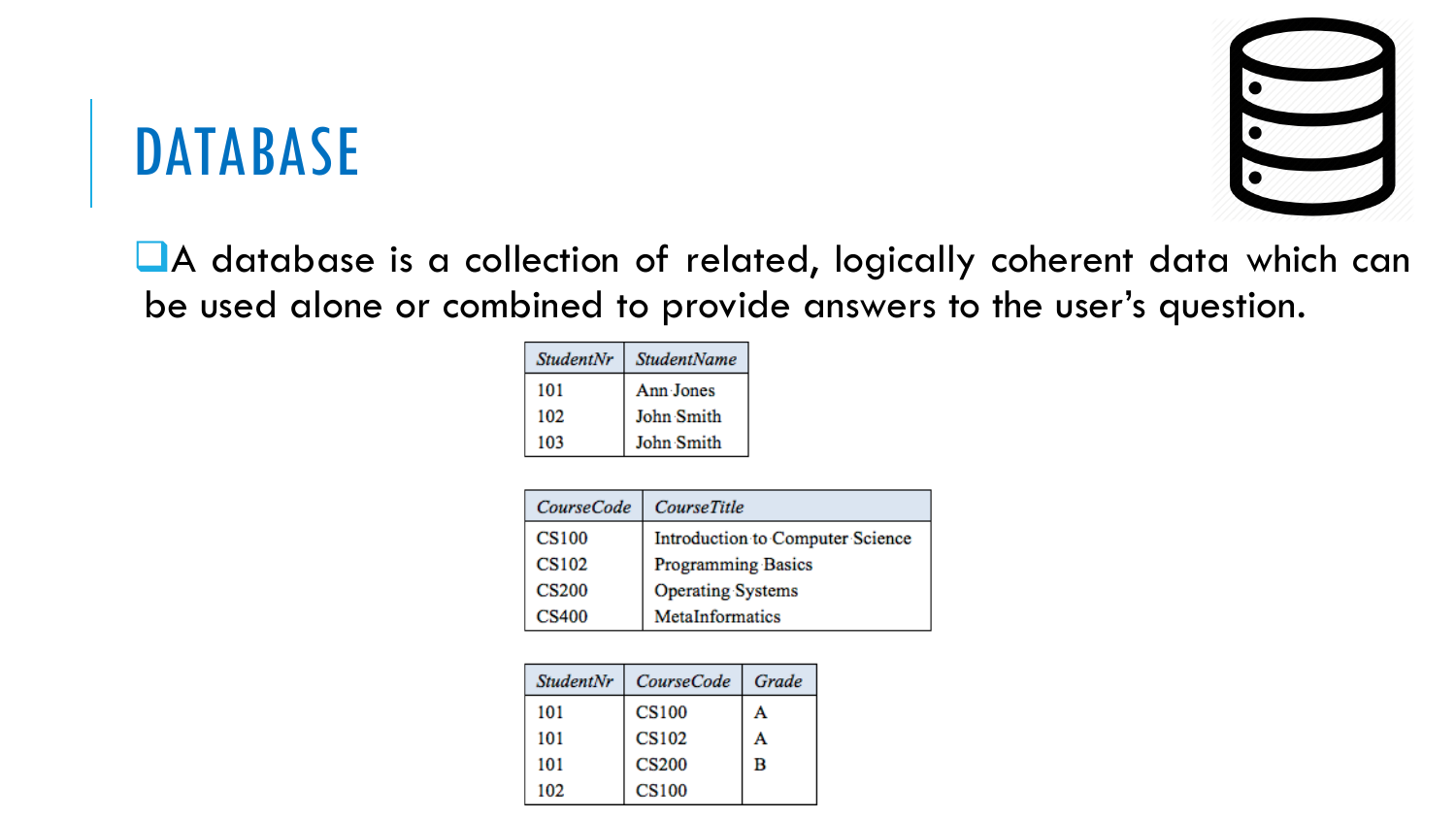

### DATABASE

❑**Database Applications:**

- Banking: all transactions
- Airlines: reservations, schedules
- Universities: registration, grades
- Sales: customers, products, purchases
- Manufacturing: production, inventory, orders, supply chain
- Human resources: employee records, salaries, tax deductions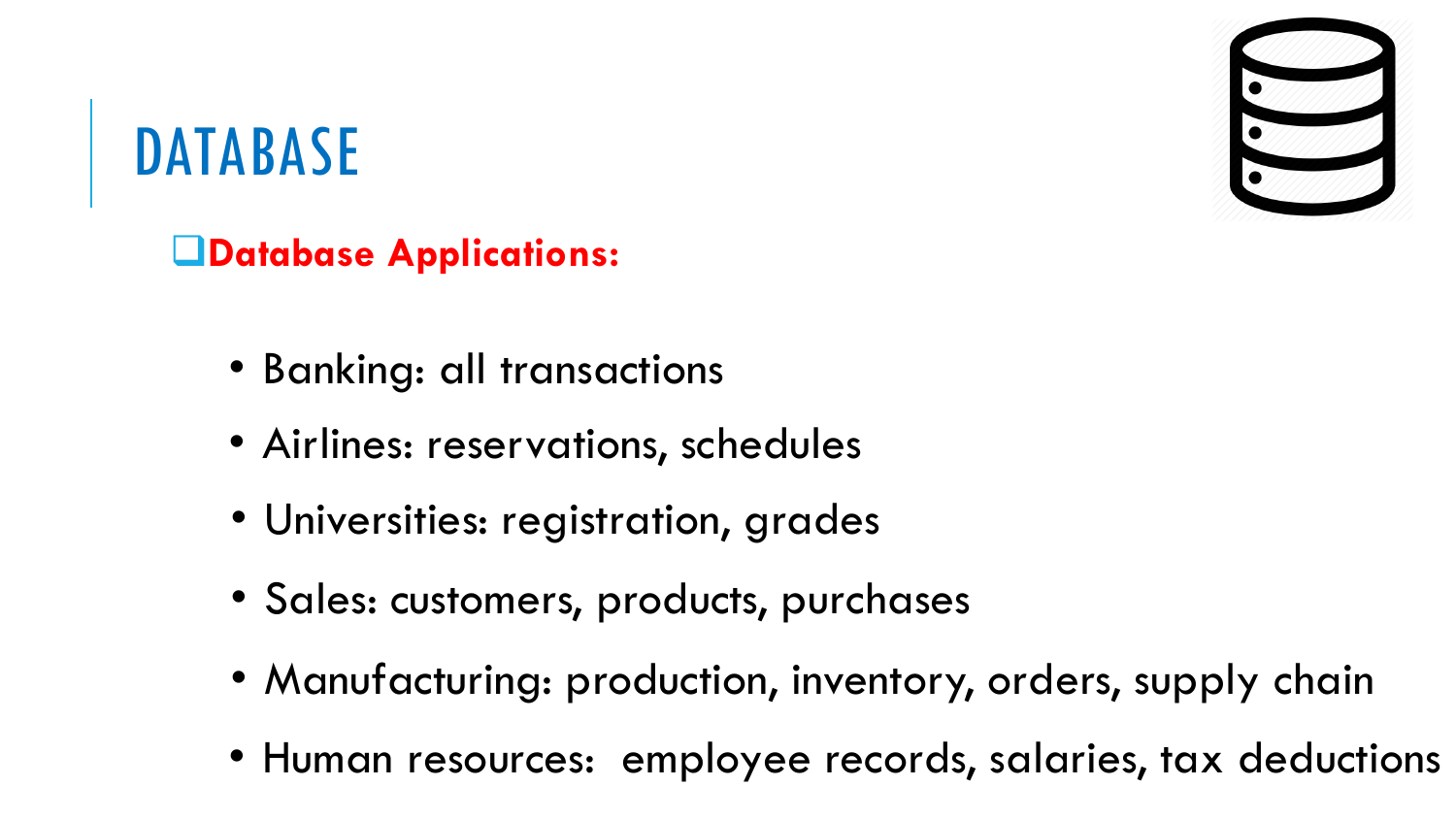#### DATABASE

❑**Database Advantage:**

- Less Redundancy
- Inconsistency avoidance
- Efficiency
- Data Integrity
- Confidentiality



| <b>StudentNr</b> | <b>StudentName</b> |
|------------------|--------------------|
| 101              | Ann Jones          |
| 102              | John Smith         |
| 103              | John Smith         |

| <i>CourseCode</i> | <b>CourseTitle</b>               |
|-------------------|----------------------------------|
| <b>CS100</b>      | Introduction to Computer Science |
| <b>CS102</b>      | <b>Programming Basics</b>        |
| <b>CS200</b>      | <b>Operating Systems</b>         |
| <b>CS400</b>      | MetaInformatics                  |

| <b>StudentNr</b> | <i>CourseCode</i> | Grade |
|------------------|-------------------|-------|
| 101              | <b>CS100</b>      | А     |
| 101              | <b>CS102</b>      | А     |
| 101              | <b>CS200</b>      | в     |
| 102              | <b>CS100</b>      |       |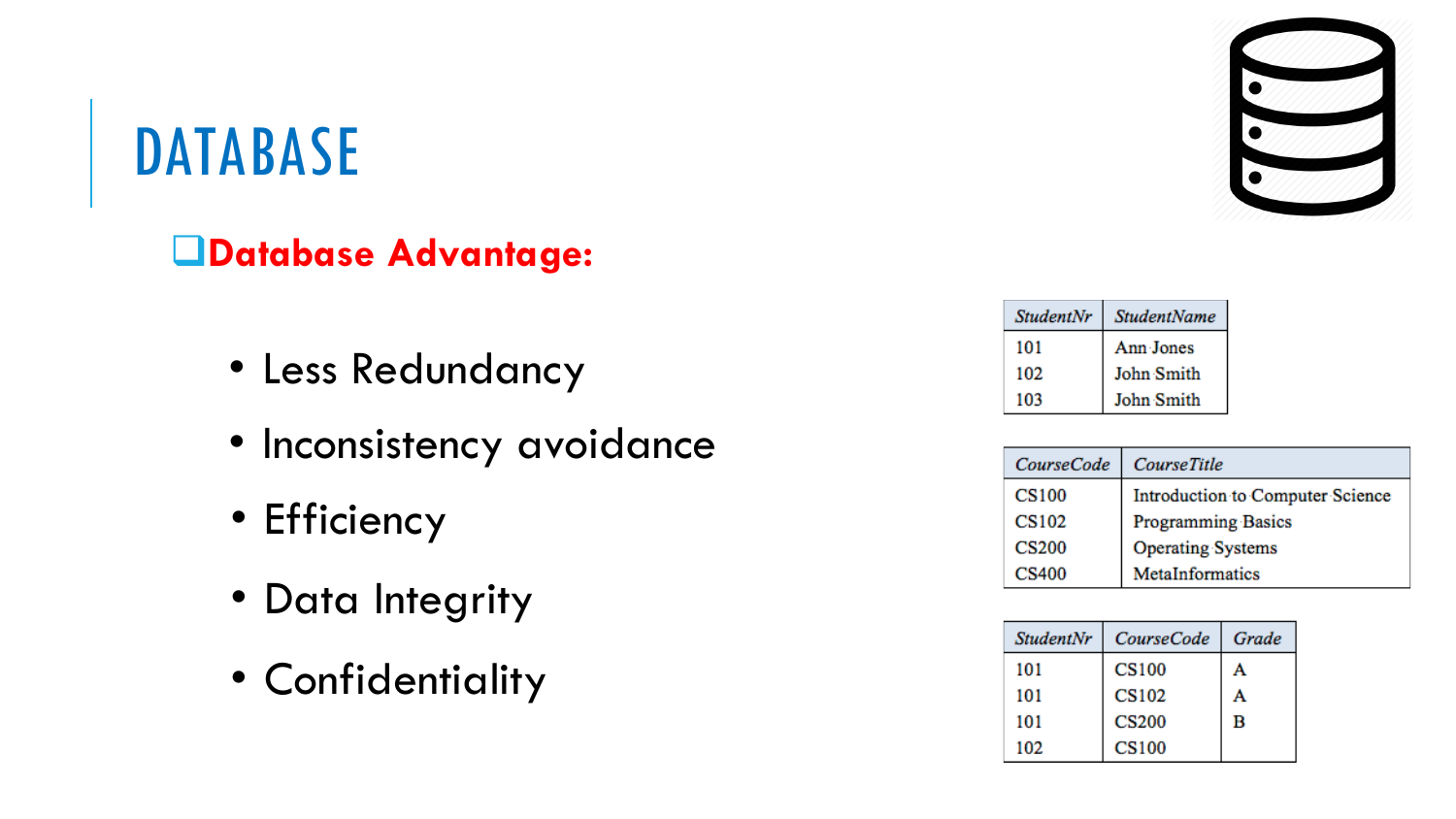#### DBMS

#### ■A DBMS is a combination of five components:

#### **Hardware**

The physical computer system that allows access t

#### **Software**

Actual program that allows users to access, maintain, and update data.

#### **Data**

Schema, subschema, table, attribute

#### **Users**

- Data administrator & database administrator
- Database designer: logical & physical
- Application programmer
- End-user: naive & sophisticated

#### **Procedure**

The set of rules that should be clearly defined and followed by the users of the database.

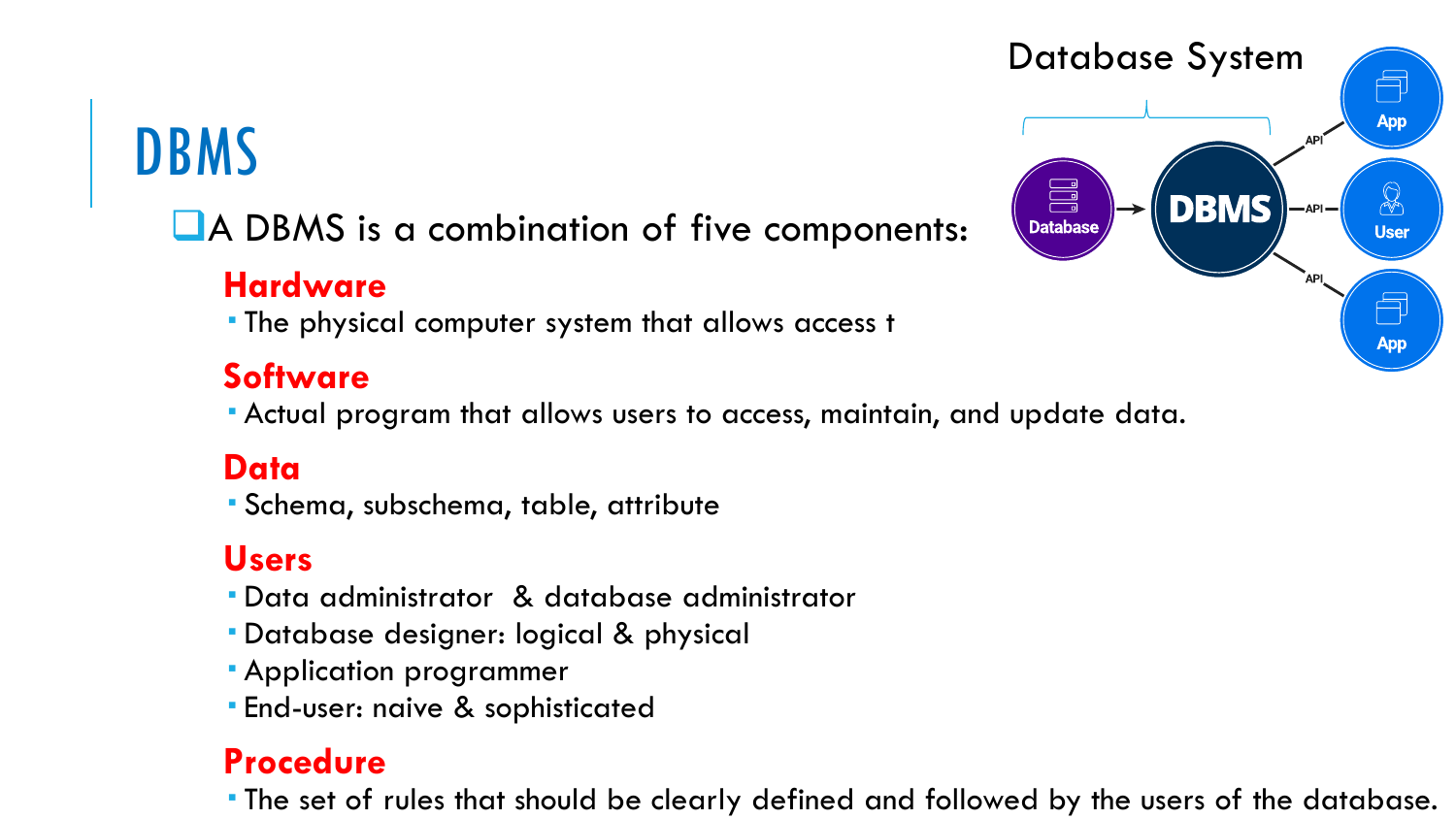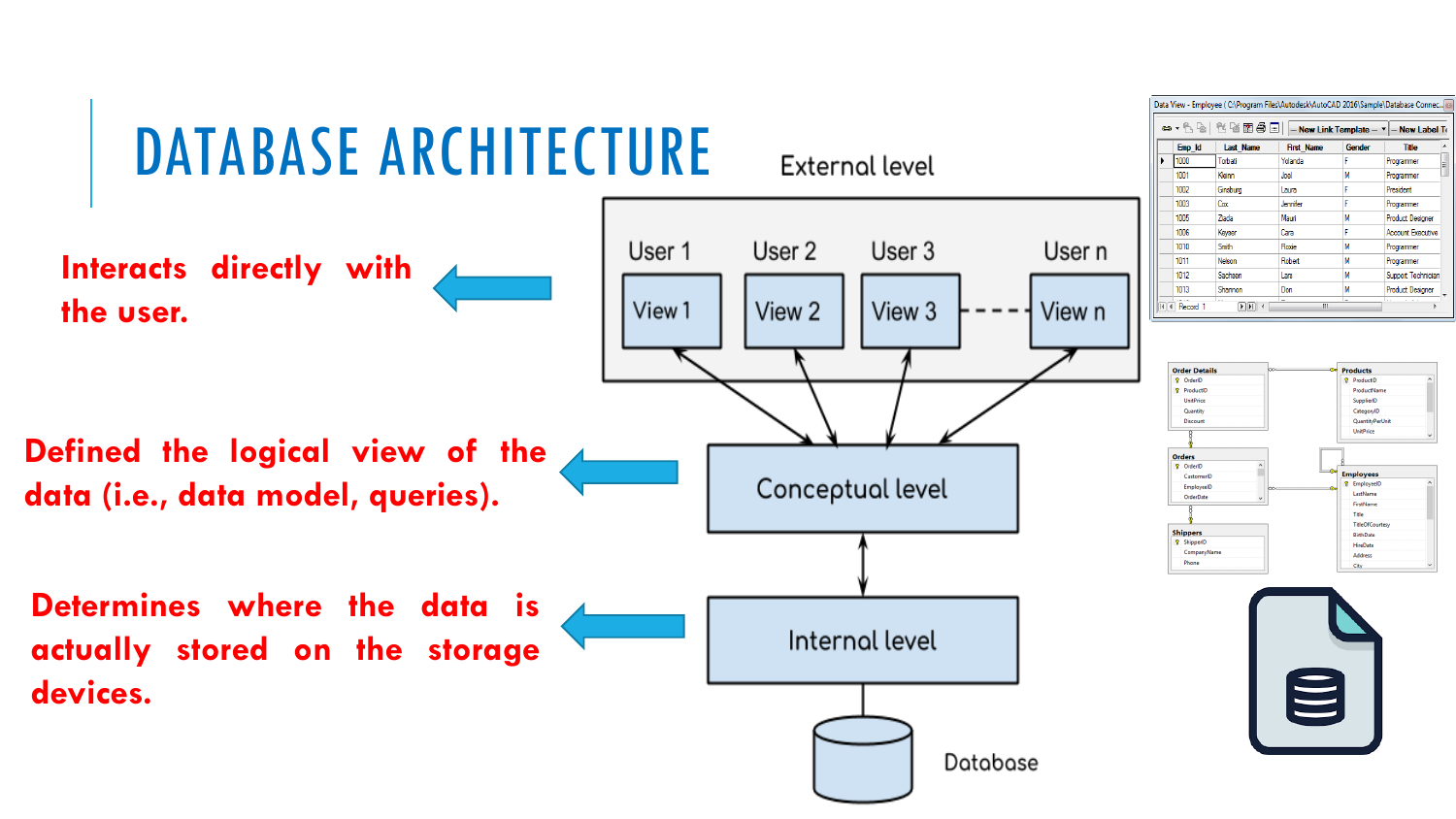- $\checkmark$  Defines the logical design of the data
- $\checkmark$  Describes the relationships between different parts of the data.

#### ❑ **Database Models:**

- Hierarchal database model
- Network database model
- Relational database model

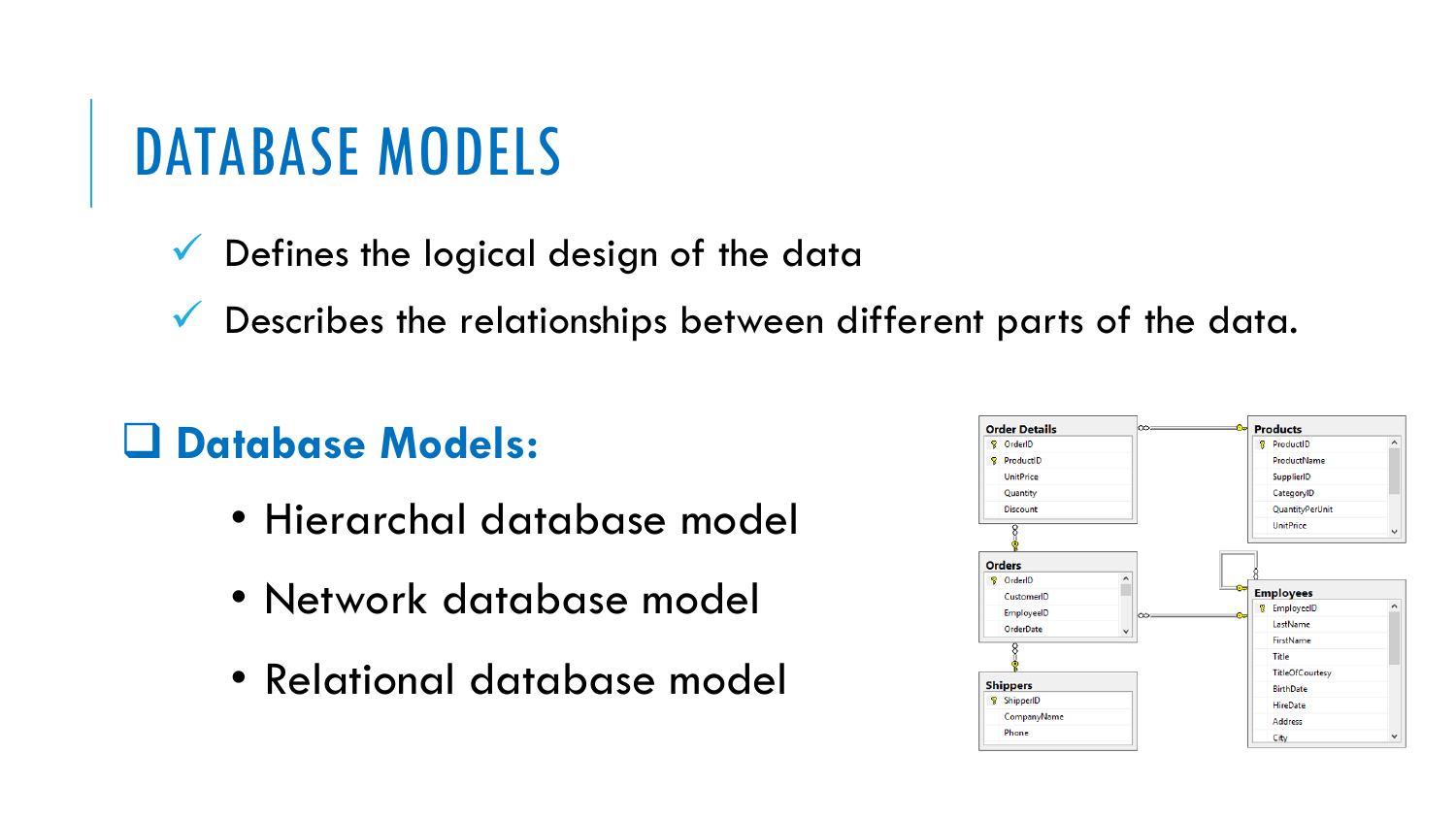#### ❑ **Hierarchal database model**

 $\checkmark$  Data is organized as an upside-down tree

 $\checkmark$  Each entity has only one parent

 $\checkmark$  At the top, there is one entity (Root)

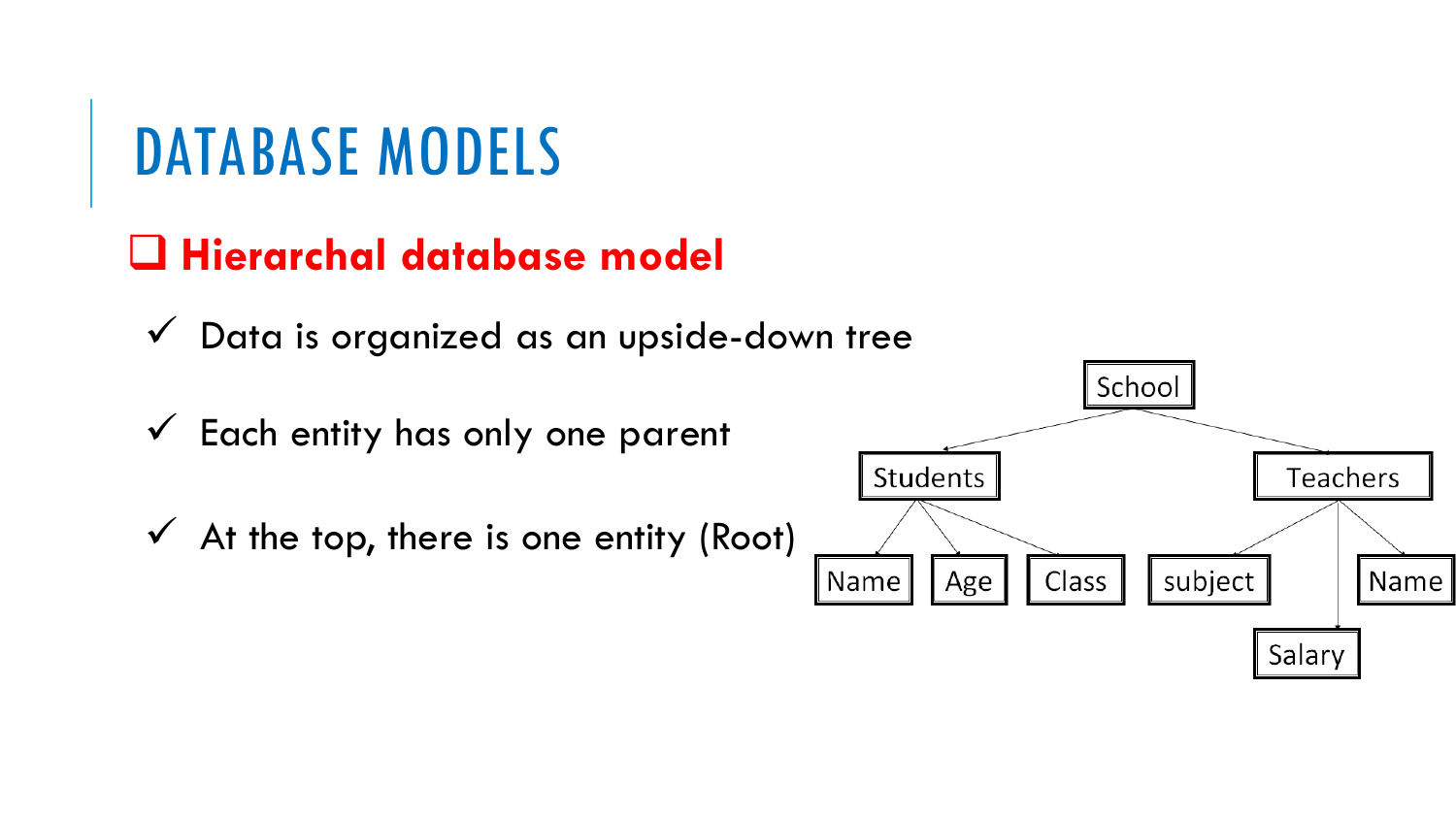#### ❑ **Network database model**

- $\checkmark$  Entities are organized in a graph
- $\checkmark$  Some entities can be accessed through several paths.

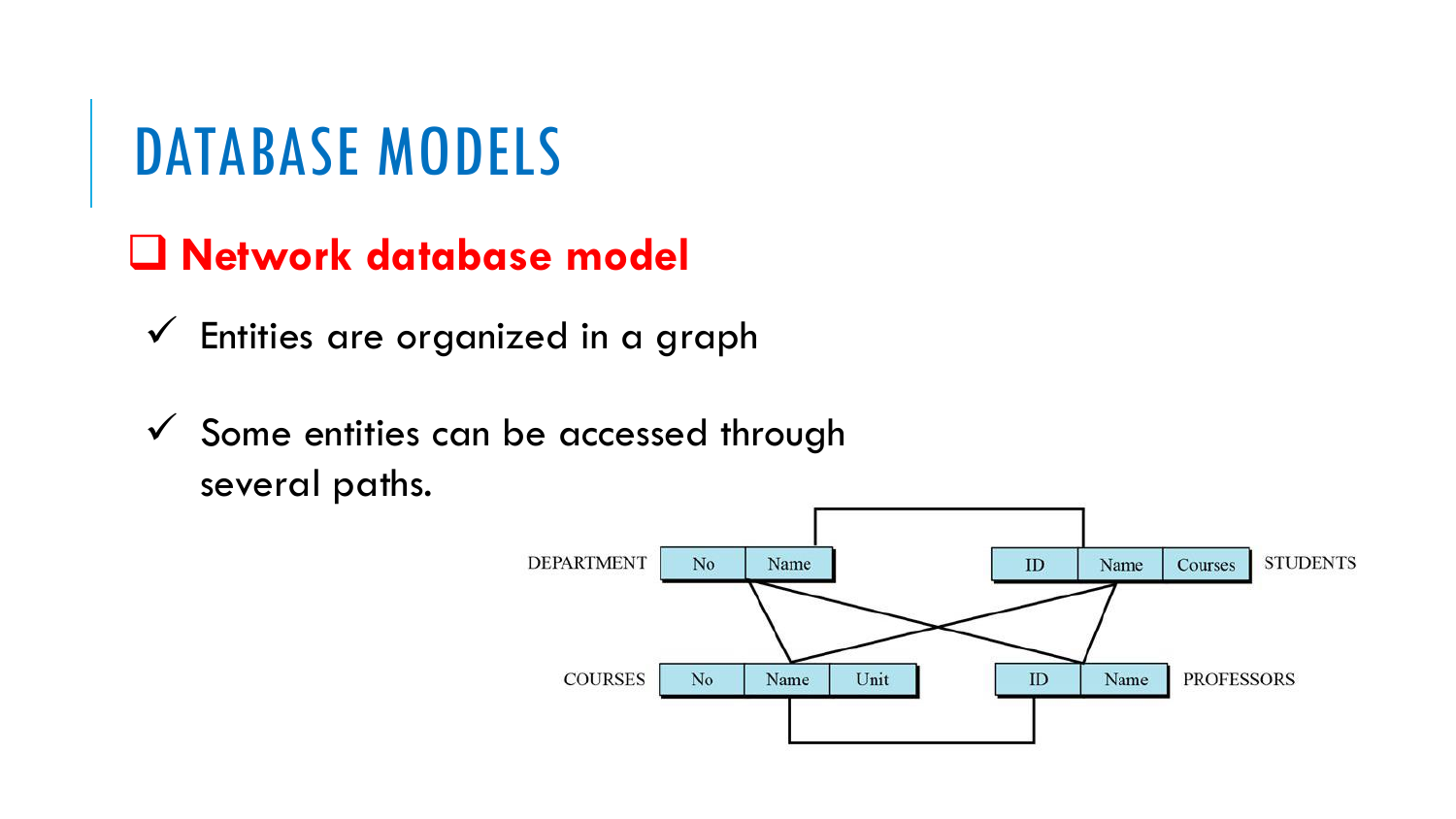#### ❑ **Relational database model**

✓ Data is organized in two-dimensional tables called **"Relations"**

 $\checkmark$  Tables are related to each other.

| <b>EMPLOYEE</b> |            |               |                  |         |               |
|-----------------|------------|---------------|------------------|---------|---------------|
| Employee_ID     | First_Name | Last_Name     | <b>Hire_Date</b> | Manager | Department_ID |
| 37              | Frances    | Newton        | 14-SEP-2005      |         |               |
| 1234            | Donald     | Newton        | 24-SEP-2006      | 28      | 10            |
| 7895            | Matthew    | Michaels      | 16-MAY-2007      | 28      | 10            |
|                 |            | Department_ID | Name             |         |               |
|                 | 10         |               | Accounting       |         |               |
|                 | 20         |               | Payroll          |         |               |
|                 |            |               |                  |         |               |
|                 |            |               |                  |         |               |
|                 | (1)        |               |                  |         |               |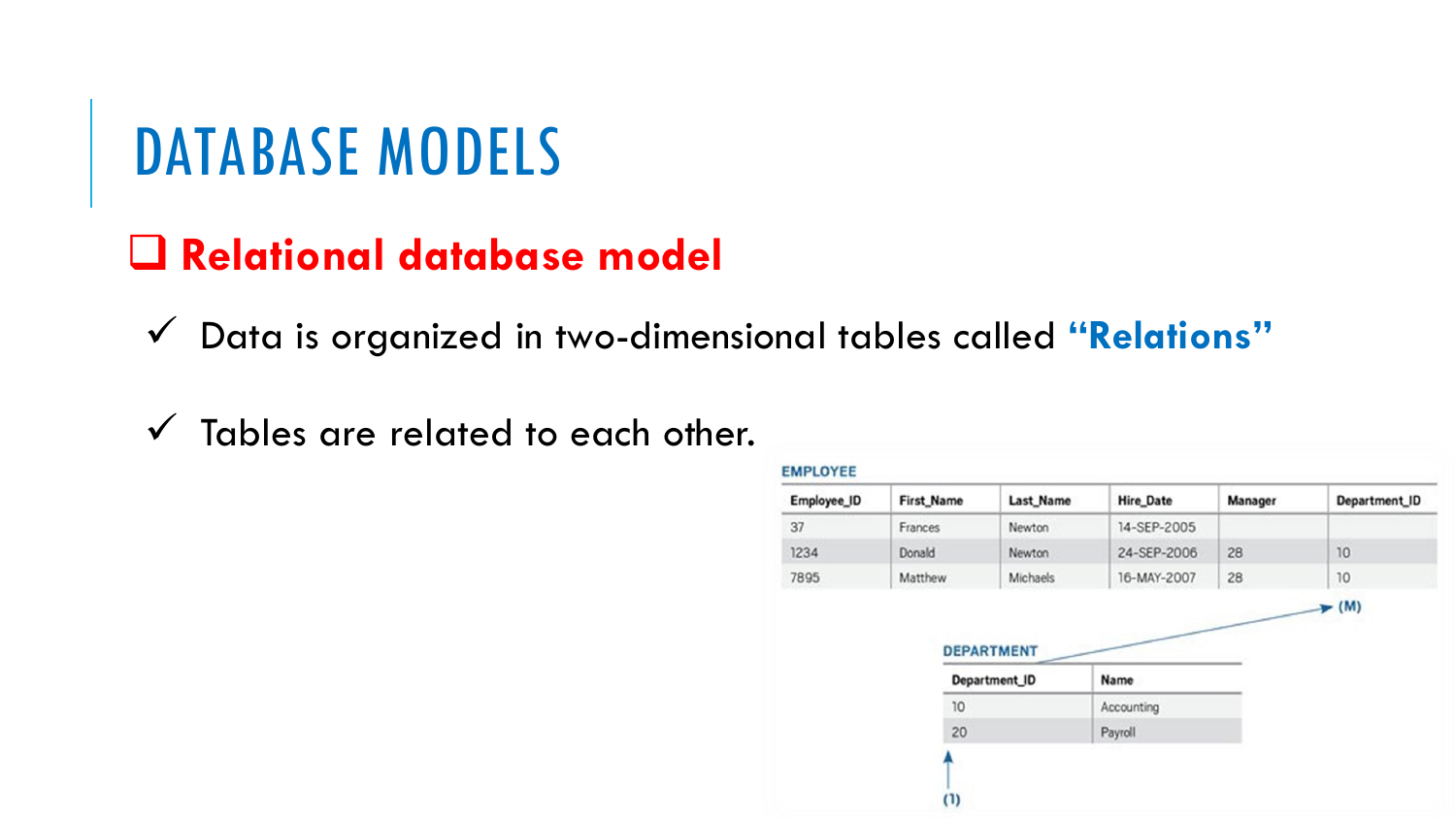#### ❑ **Distributed database model**

 $\checkmark$  It is based on the relational model.

- $\checkmark$  The data are stored on several computers that communicate through the Internet or some private Network.
	- ➢ Fragmented distributed databases
	- $\triangleright$  Replicated distributed databases

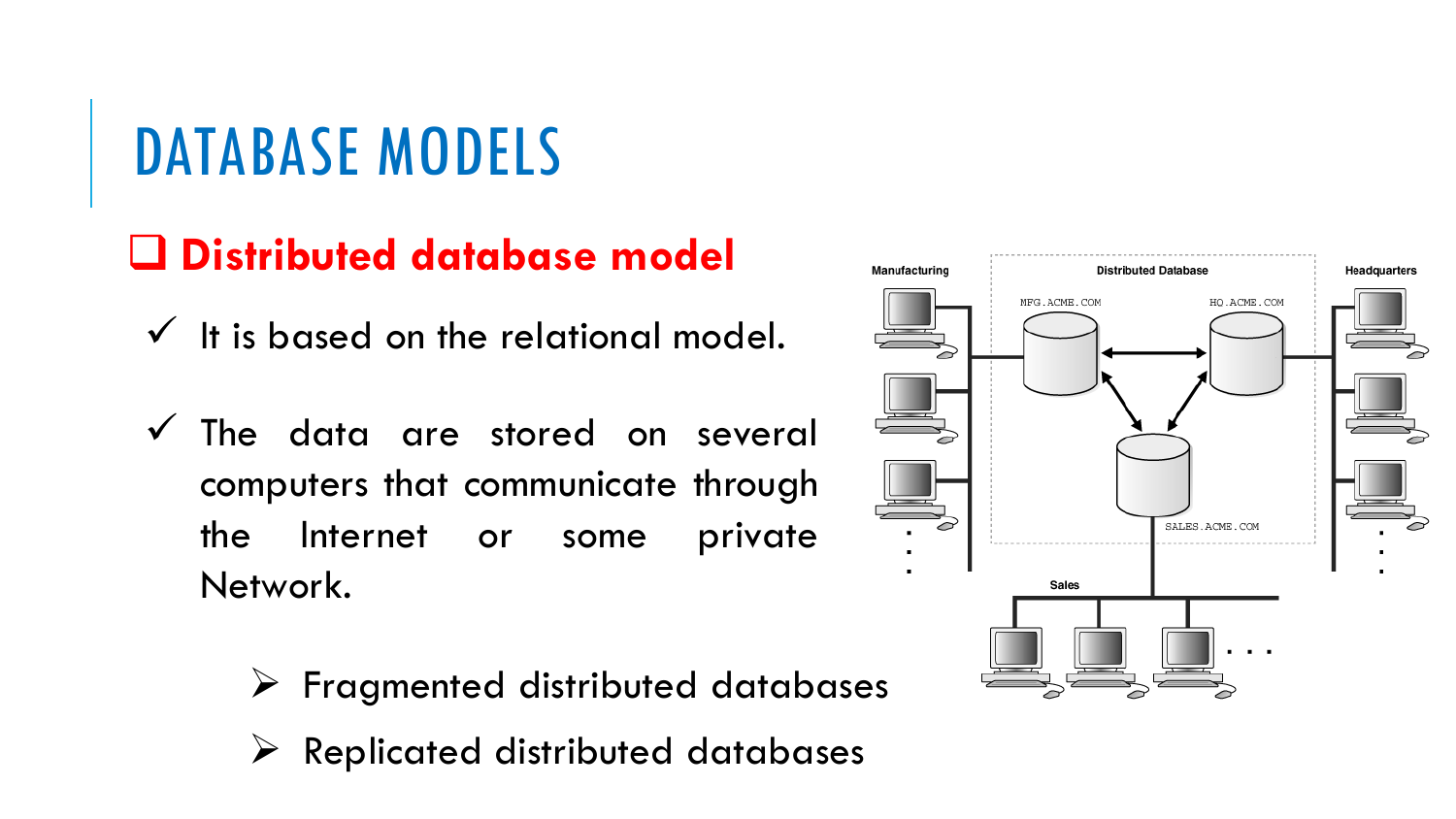#### ❑ **Object Oriented database model**

- $\checkmark$  Data as a structure.
- $\checkmark$  Tries to keep the adv. Of the relational model and allows applications to access structured data.
- $\checkmark$  Objects and their relations are defined, and each object can have attributes.



395382

824432

 $\overline{1}$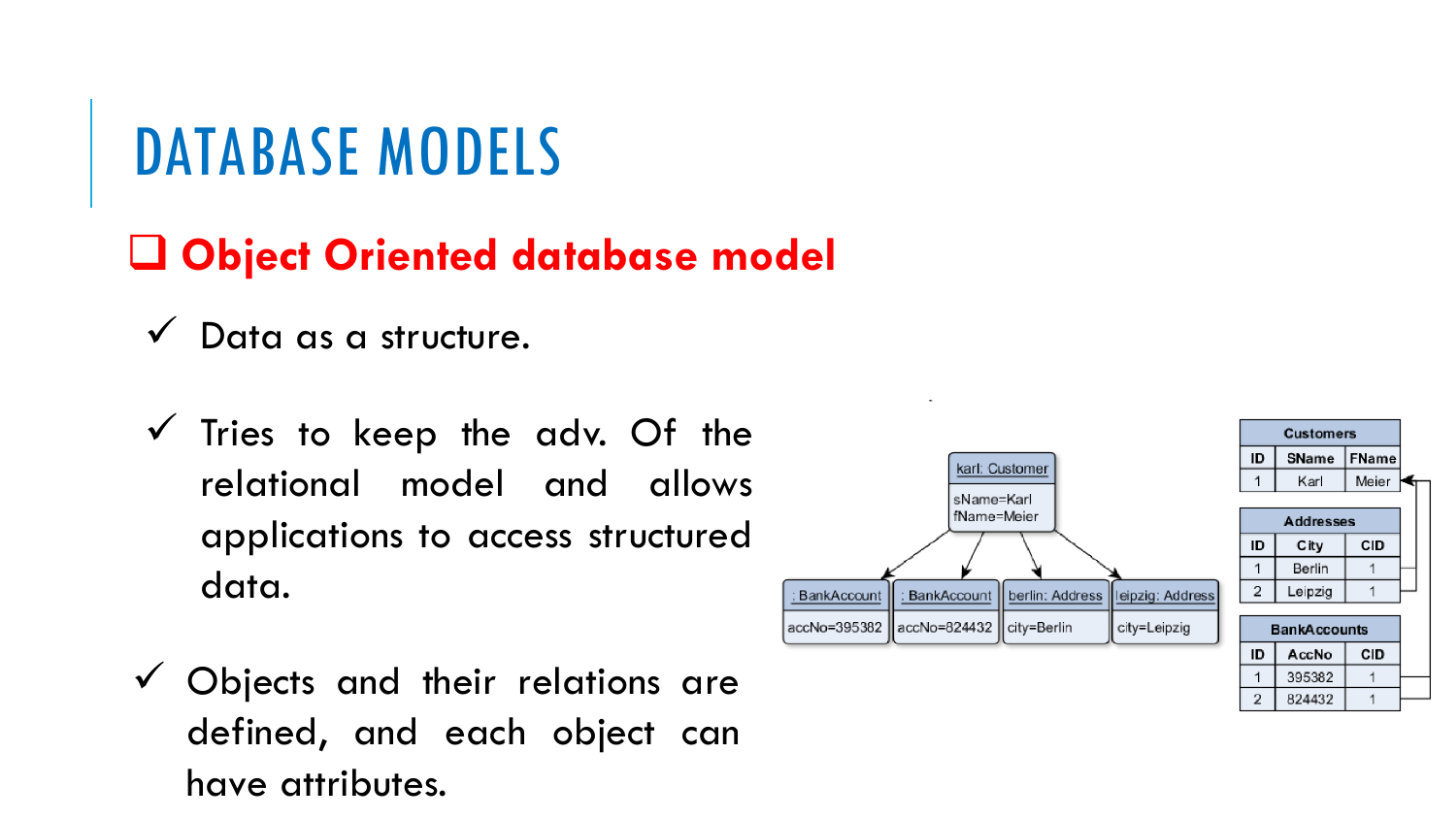

✓Ch5: Databases and Decision Making (Part1)

- File Systems
- Database
- DBMS
- DB Architecture
- DB Models

#### ✓Ch5: Databases and Decision Making (Part2)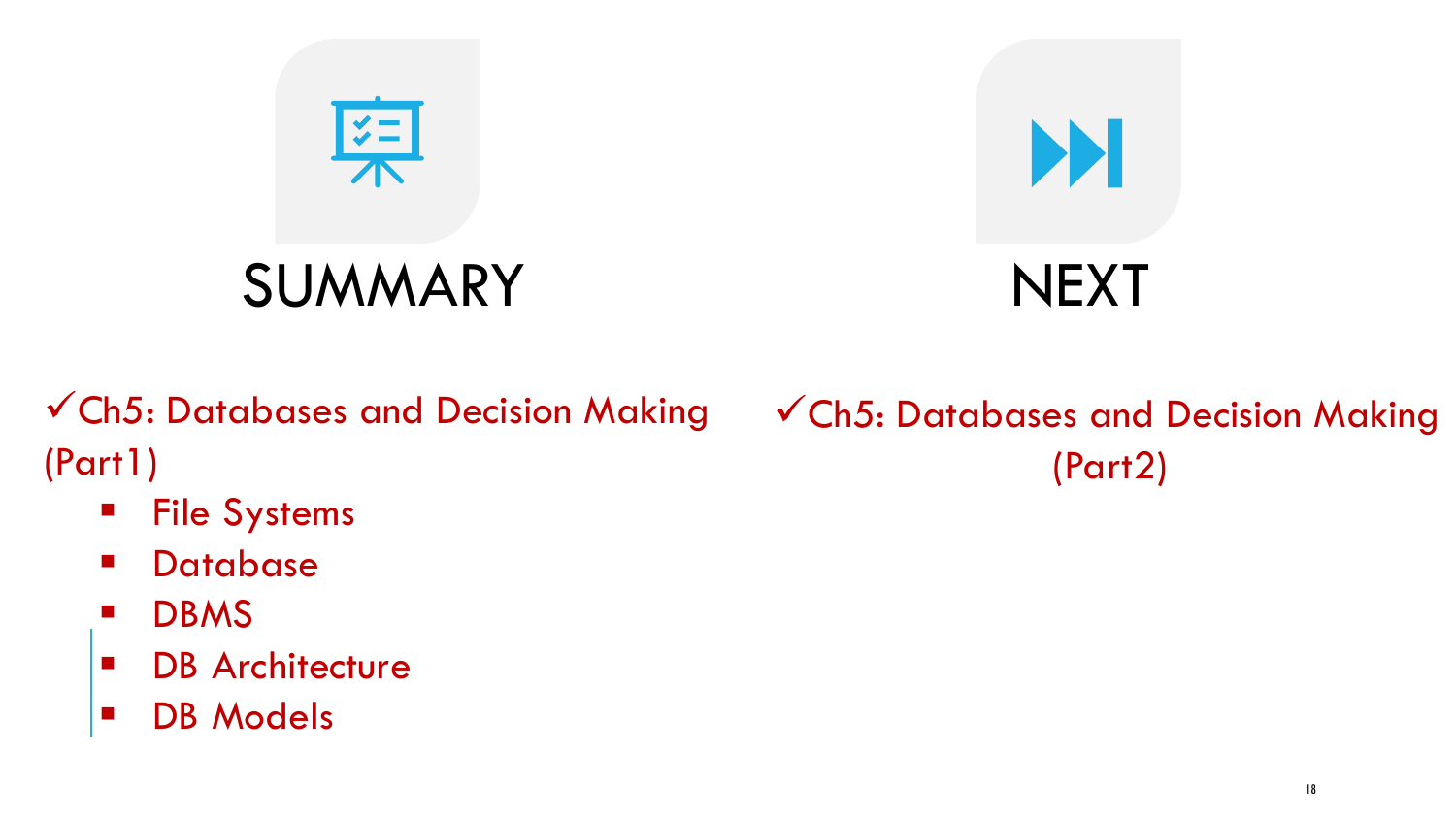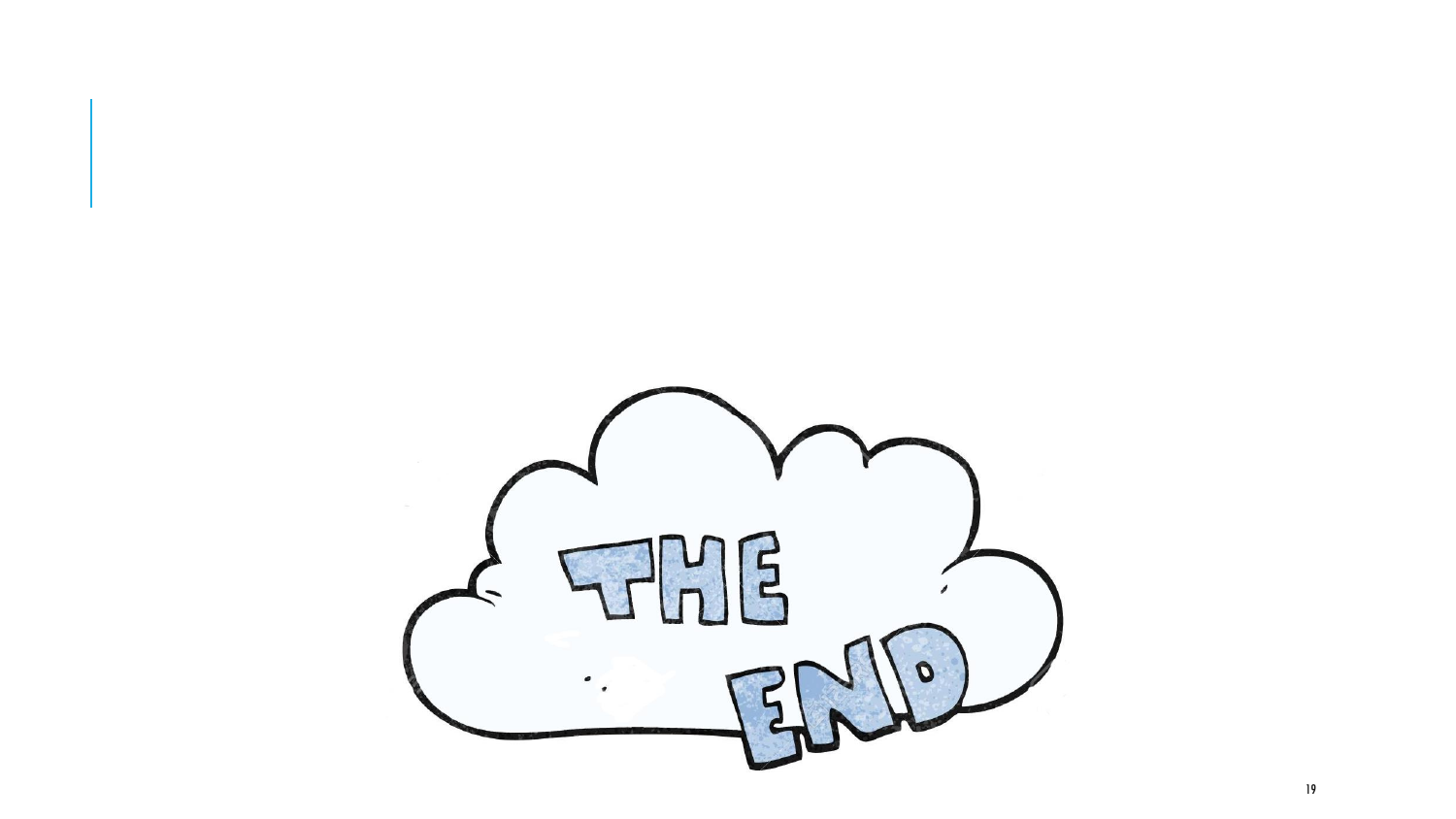

# COMPUTER TECHNOLOGY

Dr. Amr Elkholy

**Lecture 9: Databases and Decision Making (Part2)**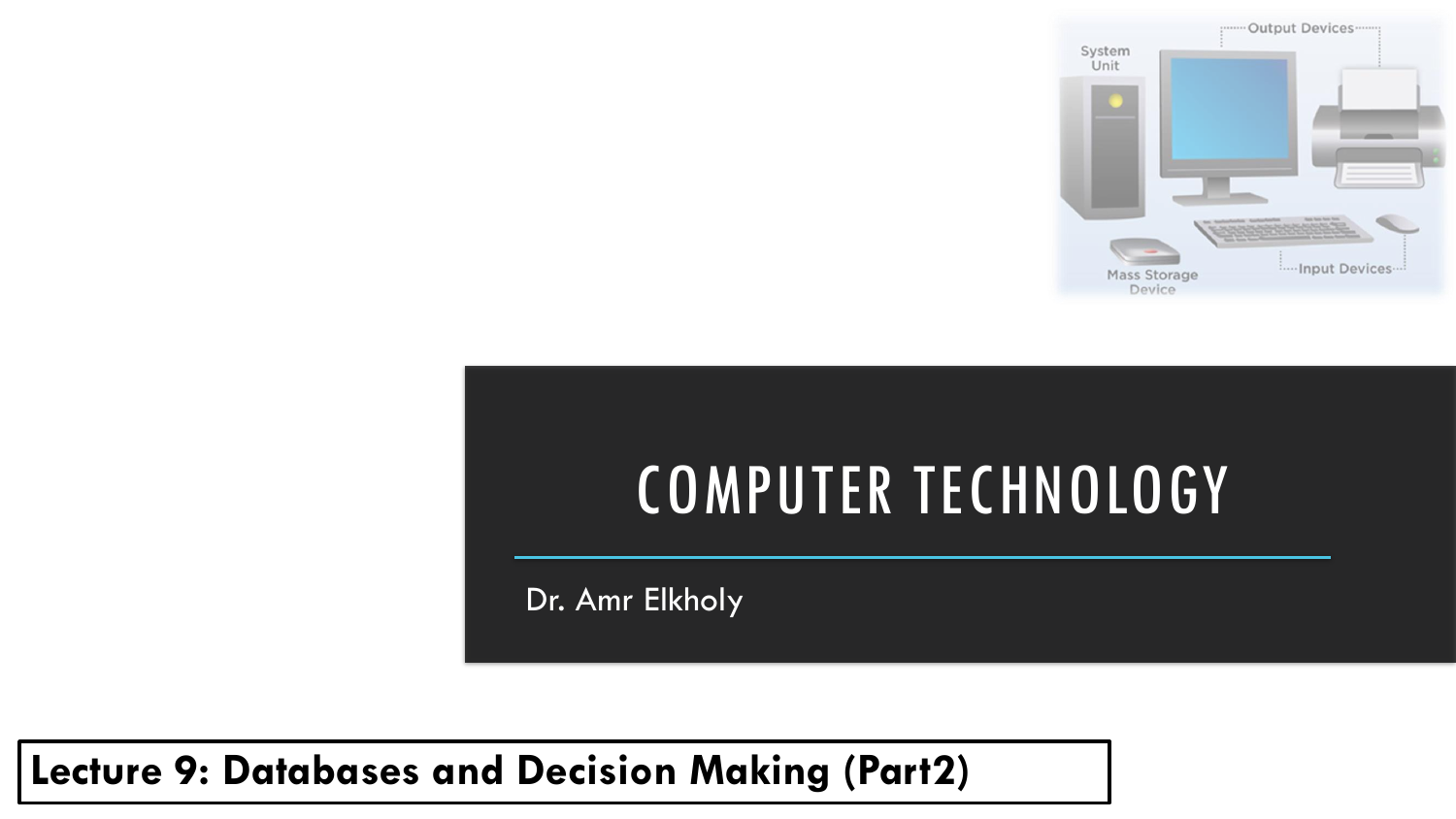# PREVIOUS TODAY

K



✓Ch5: Databases and Decision Making (Part1)

- File Systems
- Database
- DBMS
- **DB Architecture**
- DB Models

✓Ch5: Databases and Decision Making (Part2)

- Relational Database Model
- SQL
- **■** Decision Making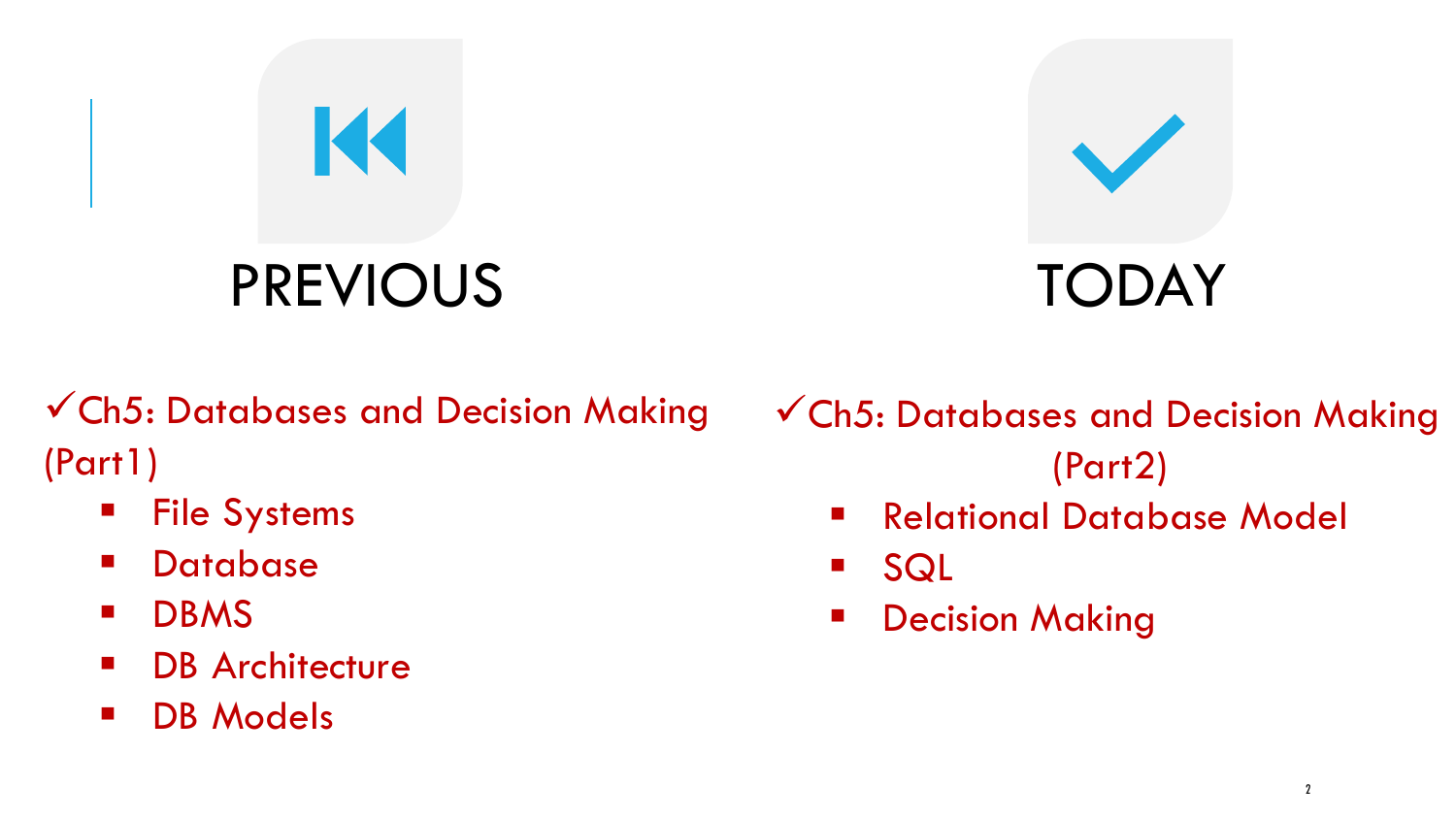

#### **CH5: DATABASES AND DECISION MAKING (PART2)**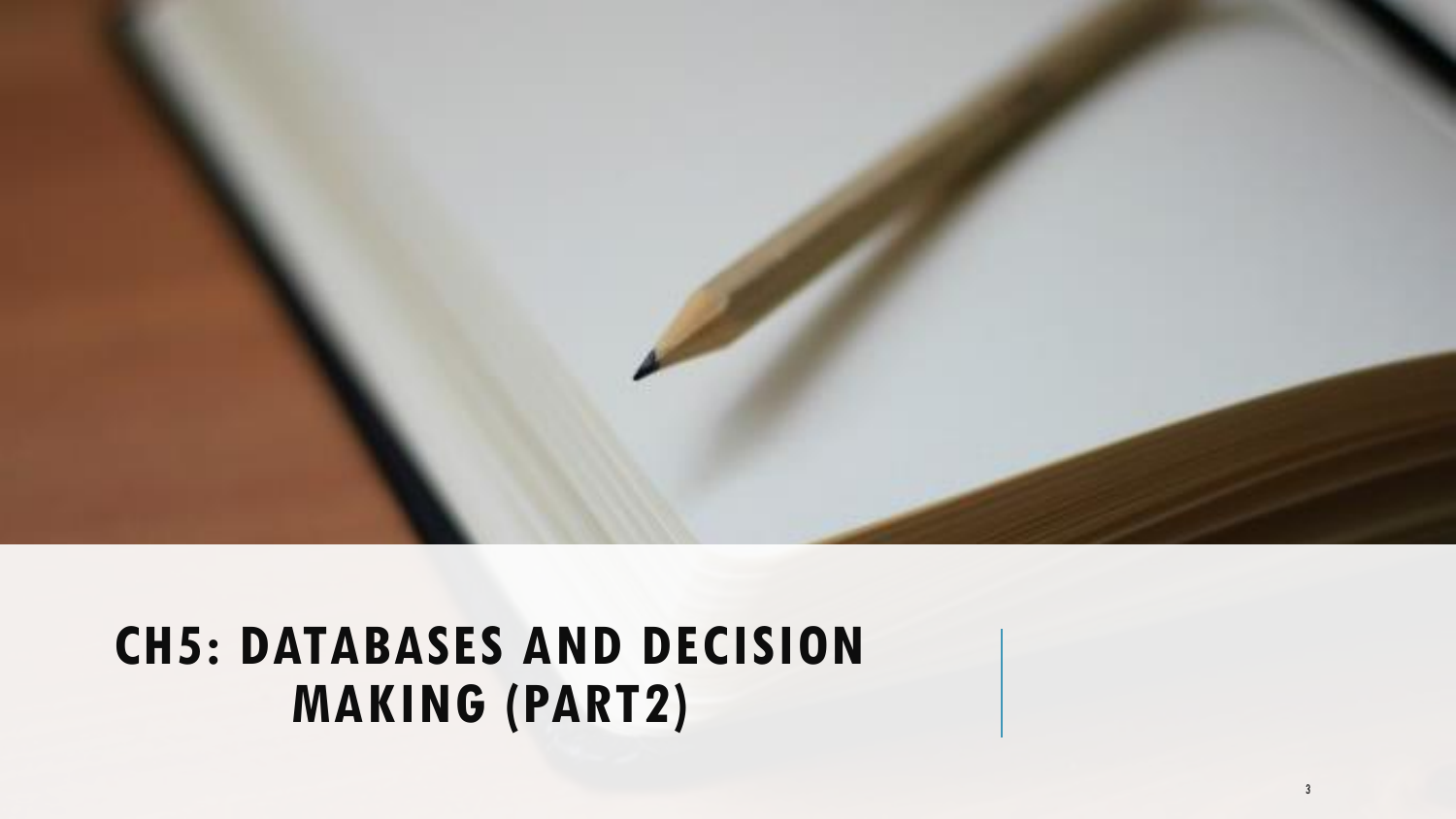### RELATIONAL DATABASE MODEL

❑In **Relational DataBase Management System** (RDBMS), the data is represented as a set of **relations**.

Relation is a two-dimensional table.

|   | ළෙබ -  | 长点用骨目     |                   |        | $-$ New Link Template $ \mathbf{v}$ $ -$ New Label To |
|---|--------|-----------|-------------------|--------|-------------------------------------------------------|
|   | Emp_Id | Last Name | <b>First Name</b> | Gender | Title                                                 |
| ▶ | 1000   | Torbati   | Yolanda           | F      | Programmer<br>Ë                                       |
|   | 1001   | Kleinn    | Joel              | Μ      | Programmer                                            |
|   | 1002   | Ginsburg  | Laura             | F      | President                                             |
|   | 1003   | Cox       | Jennifer          | F      | Programmer                                            |
|   | 1005   | Ziada     | Mauri             | М      | Product Designer                                      |
|   | 1006   | Keyser    | Cara              | F      | Account Executive                                     |
|   | 1010   | Smith     | Roxie             | М      | Programmer                                            |
|   | 1011   | Nelson    | Robert            | Μ      | Programmer                                            |
|   | 1012   | Sachsen   | Lars              | Μ      | Support Technician                                    |
|   | 1013   | Shannon   | Don               | М      | Product Designer                                      |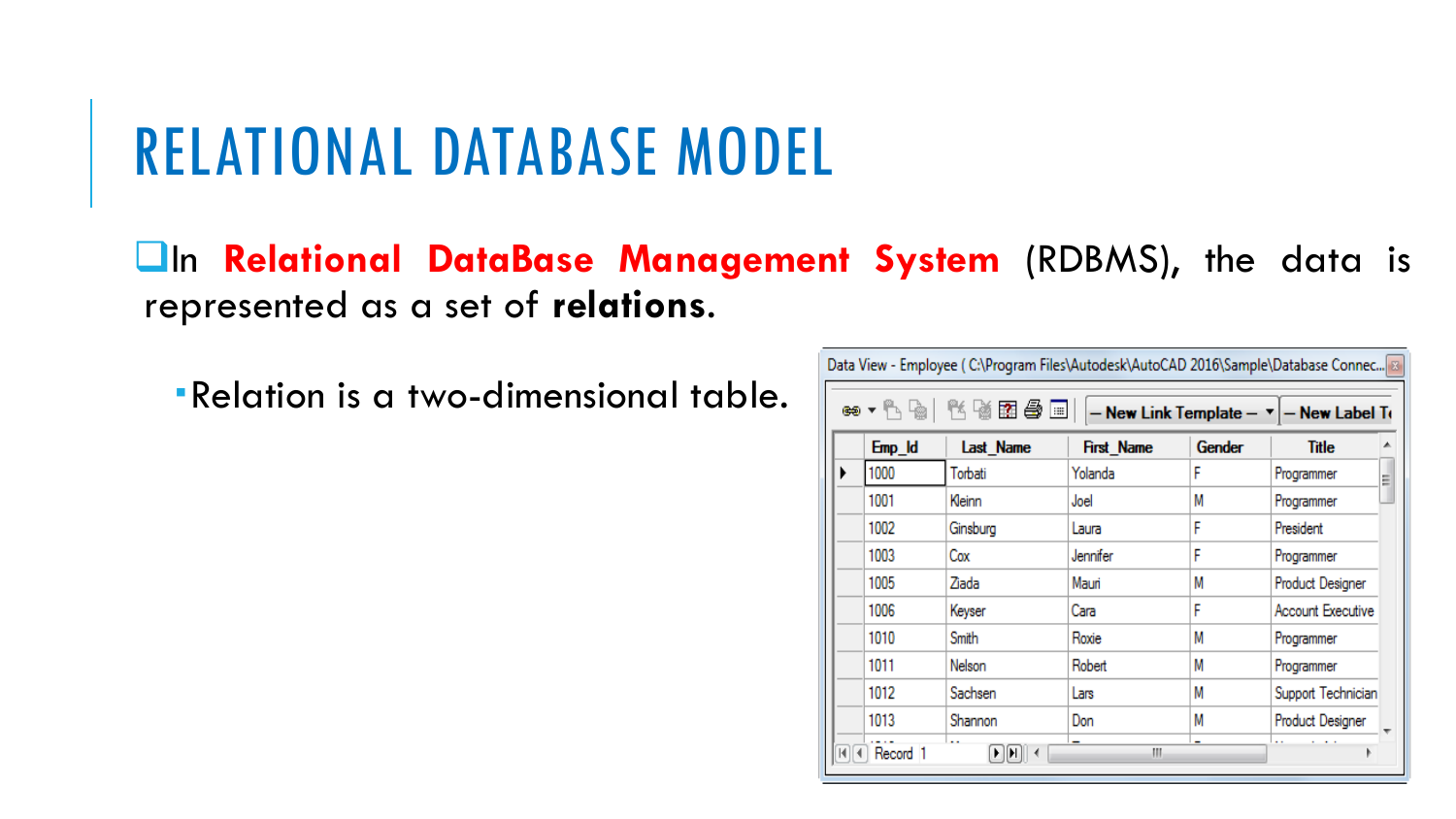# RELATION

❑A relation in an RDBMS has the following features:

#### **Name**

Each relation has a name that is unique.

#### **Attributes**

 Each column in a relation is called an attribute.

#### **Tuples**

Each row in a relation is called a tuple.

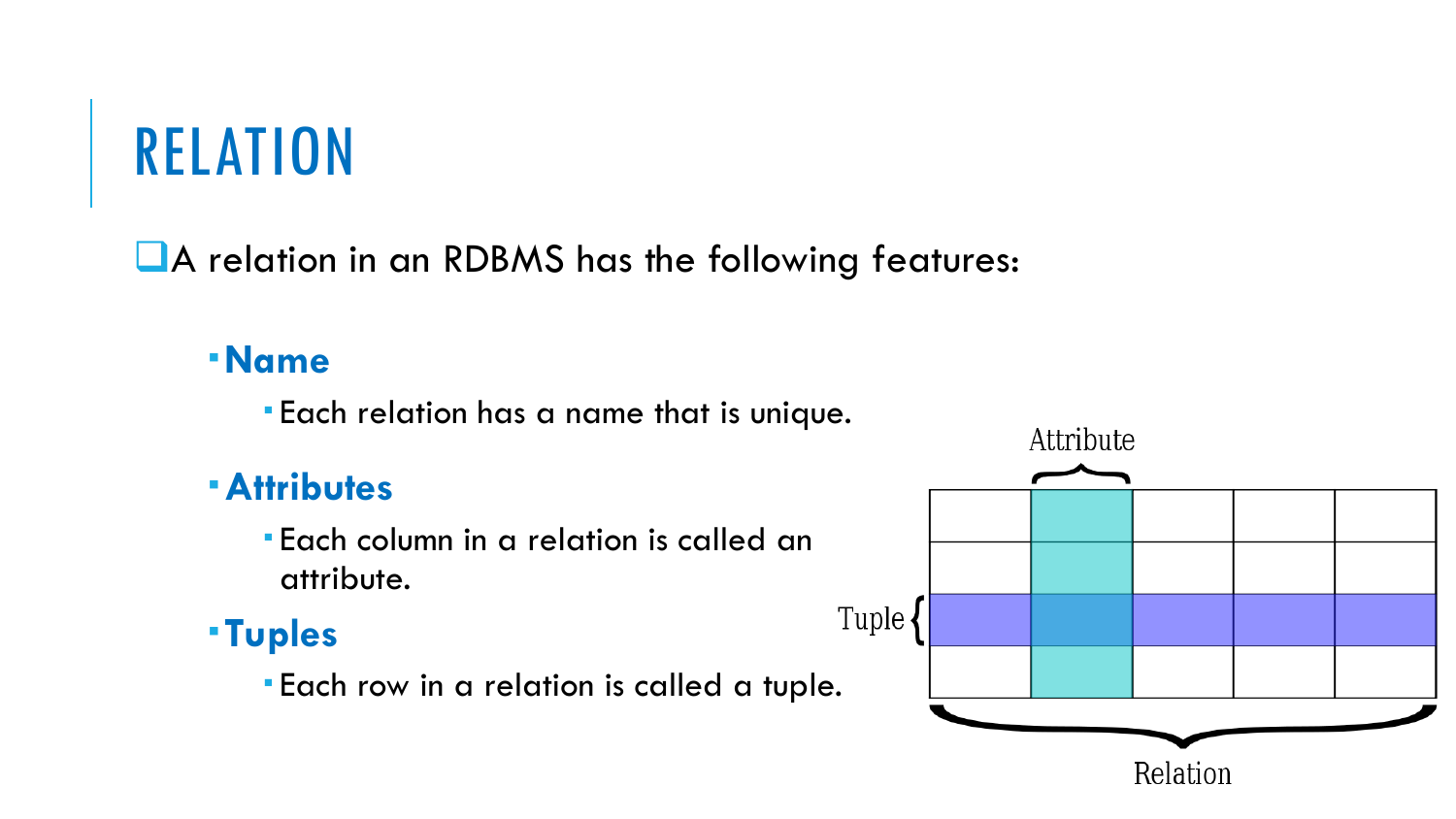# OPERATIONS ON RELATIONS

❑We can define several operations that can be applied to relations.

- **Insert**
- **Delete**
- **Update**
- **Select**
- **Project**
- **Join**
- **Union**
- **Intersect**
- **Difference**
- ✓ Each operation is described as defined in the database query language
	- **SQL (Structured Query Language)**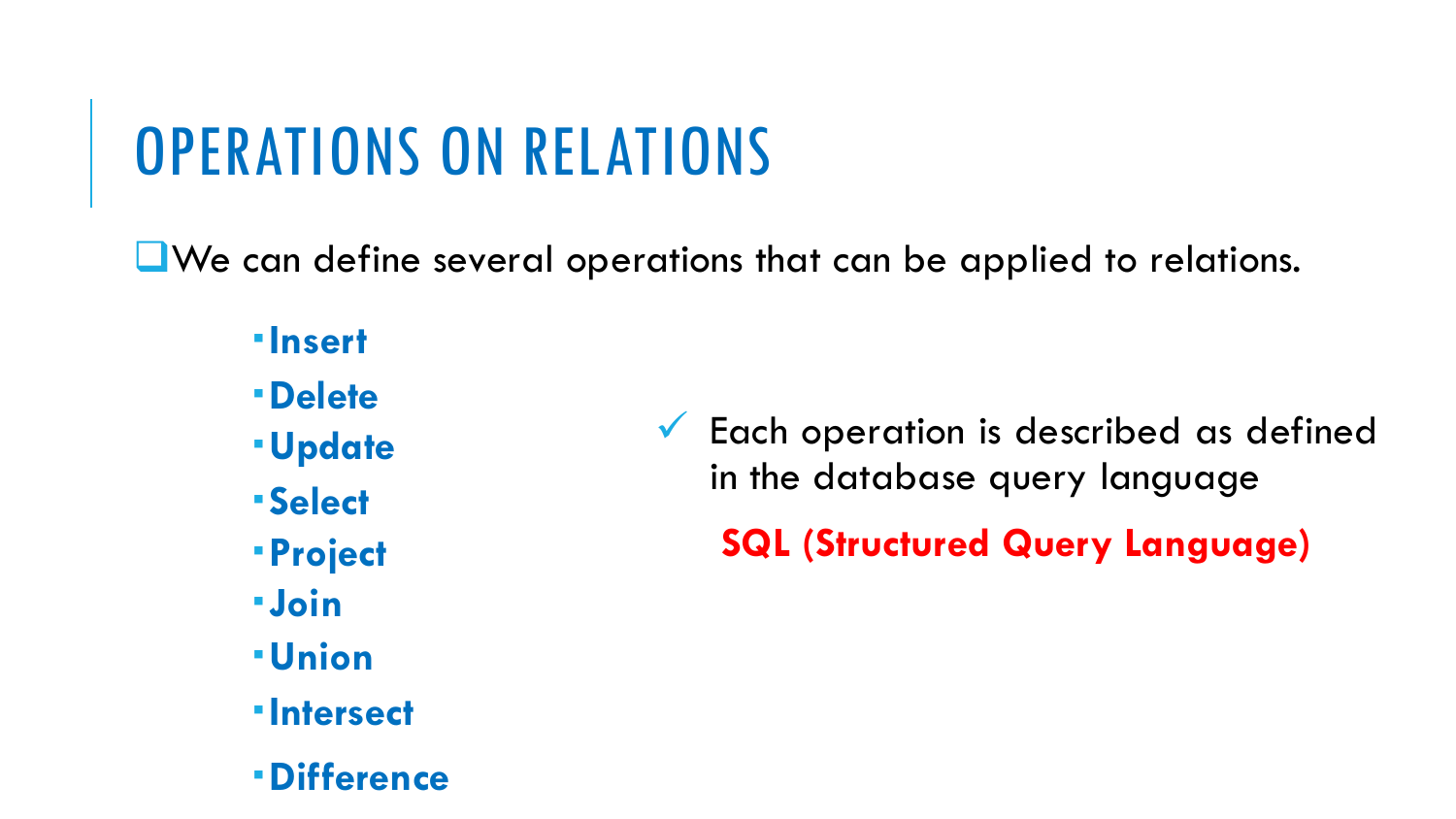■SQL is a standard language that can be used on relational databases.

■It is a declarative rather than procedural language.

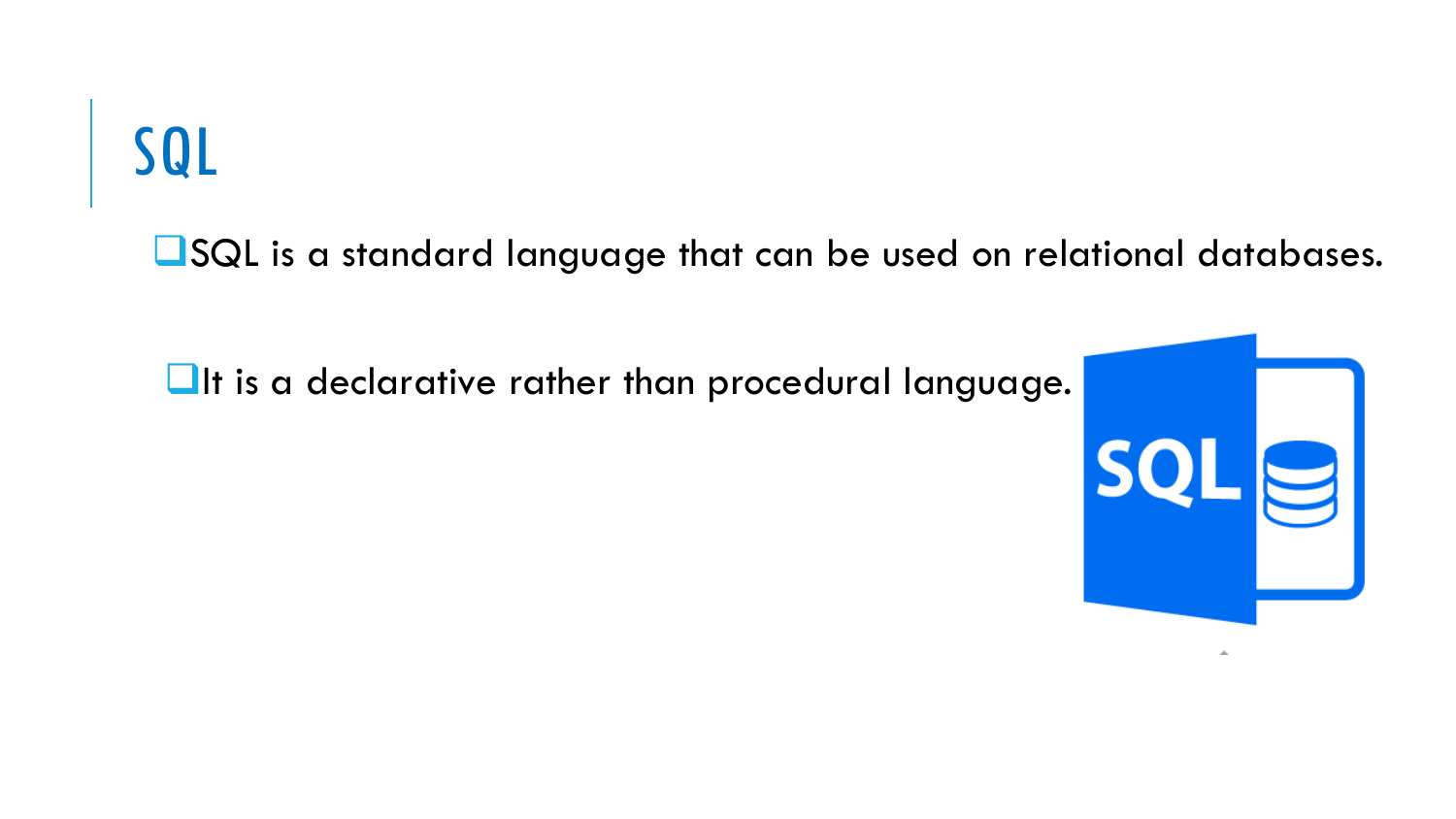

#### **1. Insert Operation**

- **This operation inserts a new tuple into the relations.**
- **E** It is a unary operation (i.e., it is applied to a single relation)

# Insert into **RELATION-NAME**  Values **(….,….., ….)**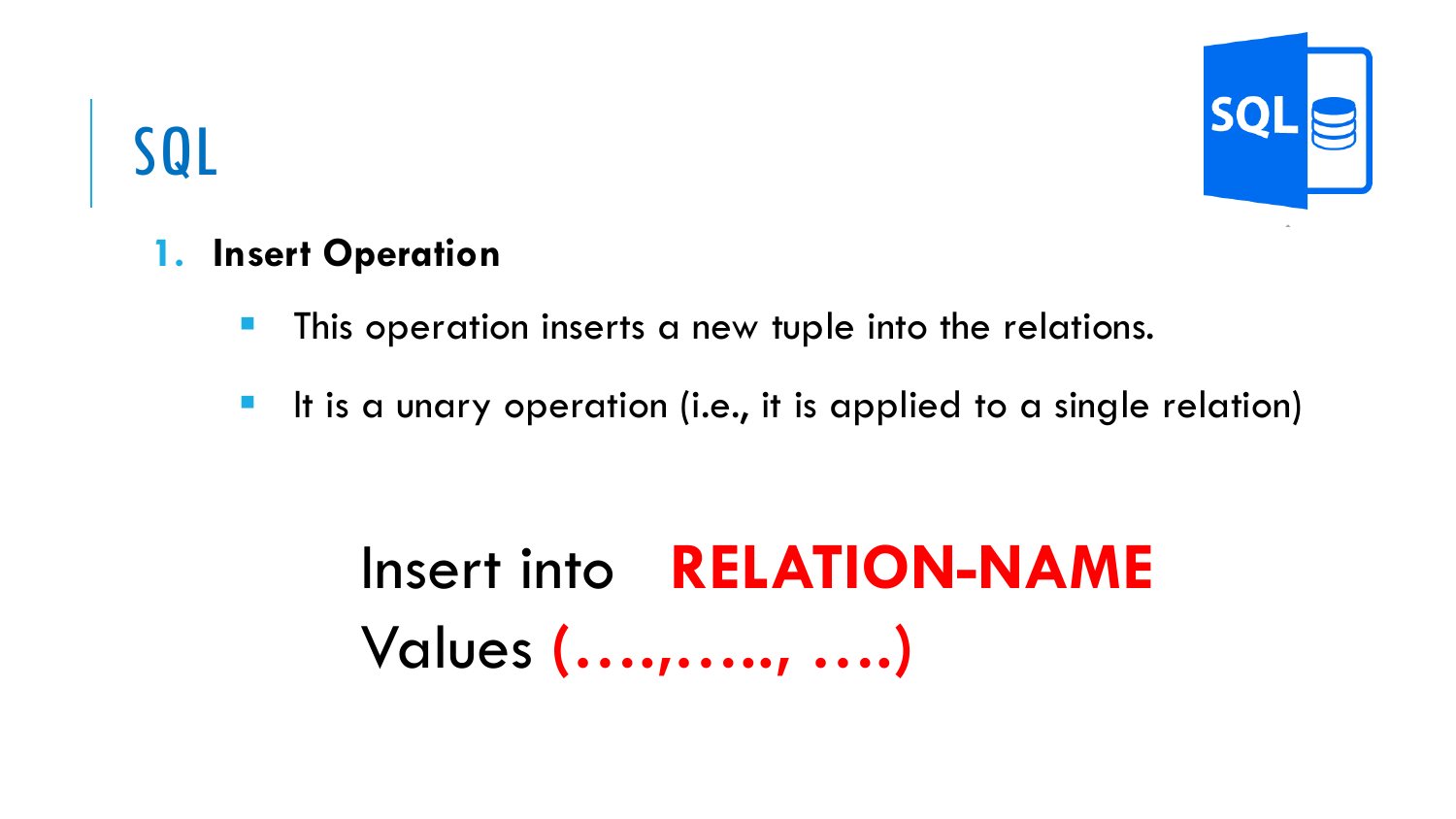

**1. Insert Operation**

# Insert into **Courses**  Values **("CIS52" , "Programming" , 6)**

| ID                | <b>Course Name</b> | <b>Credit Hours</b> |               | ID                | <b>Course_Name</b> | <b>Credit Hours</b> |
|-------------------|--------------------|---------------------|---------------|-------------------|--------------------|---------------------|
| <b>CIS15</b>      | Intro to $C$       | $\mathbf{3}$        |               | <b>CIS15</b>      | Intro to $C$       | $\lceil 3 \rceil$   |
|                   |                    |                     |               | CIS <sub>17</sub> | Intro to Java      | $\overline{2}$      |
| CIS <sub>17</sub> | Intro to Java      | $\overline{2}$      | <b>Insert</b> | CIS <sub>19</sub> | <b>UNIX</b>        |                     |
| CIS <sub>19</sub> | <b>UNIX</b>        | $\boldsymbol{4}$    |               |                   |                    | $\boldsymbol{4}$    |
| <b>CIS51</b>      | Networking         | $\overline{5}$      |               | <b>CIS51</b>      | Networking         | $\overline{5}$      |
|                   |                    |                     |               | <b>CIS52</b>      | Programming        | 6                   |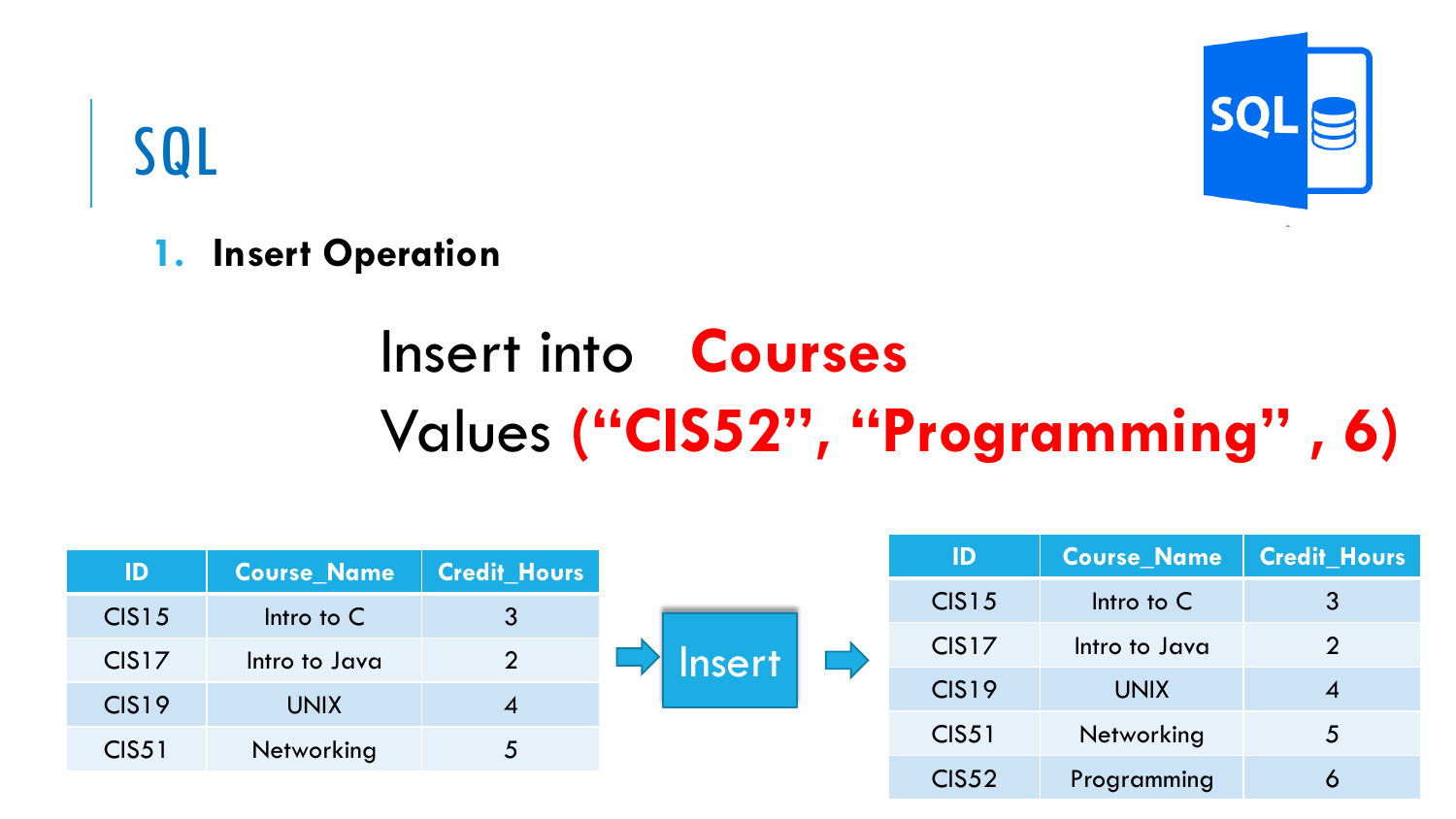#### **2. Delete Operation**

- **This operation deletes a tuple defined by a criterion from the relations.**
- **E** It is a unary operation (i.e., it is applied to a single relation)

# Delete from **RELATION-NAME**  Where **Criteria**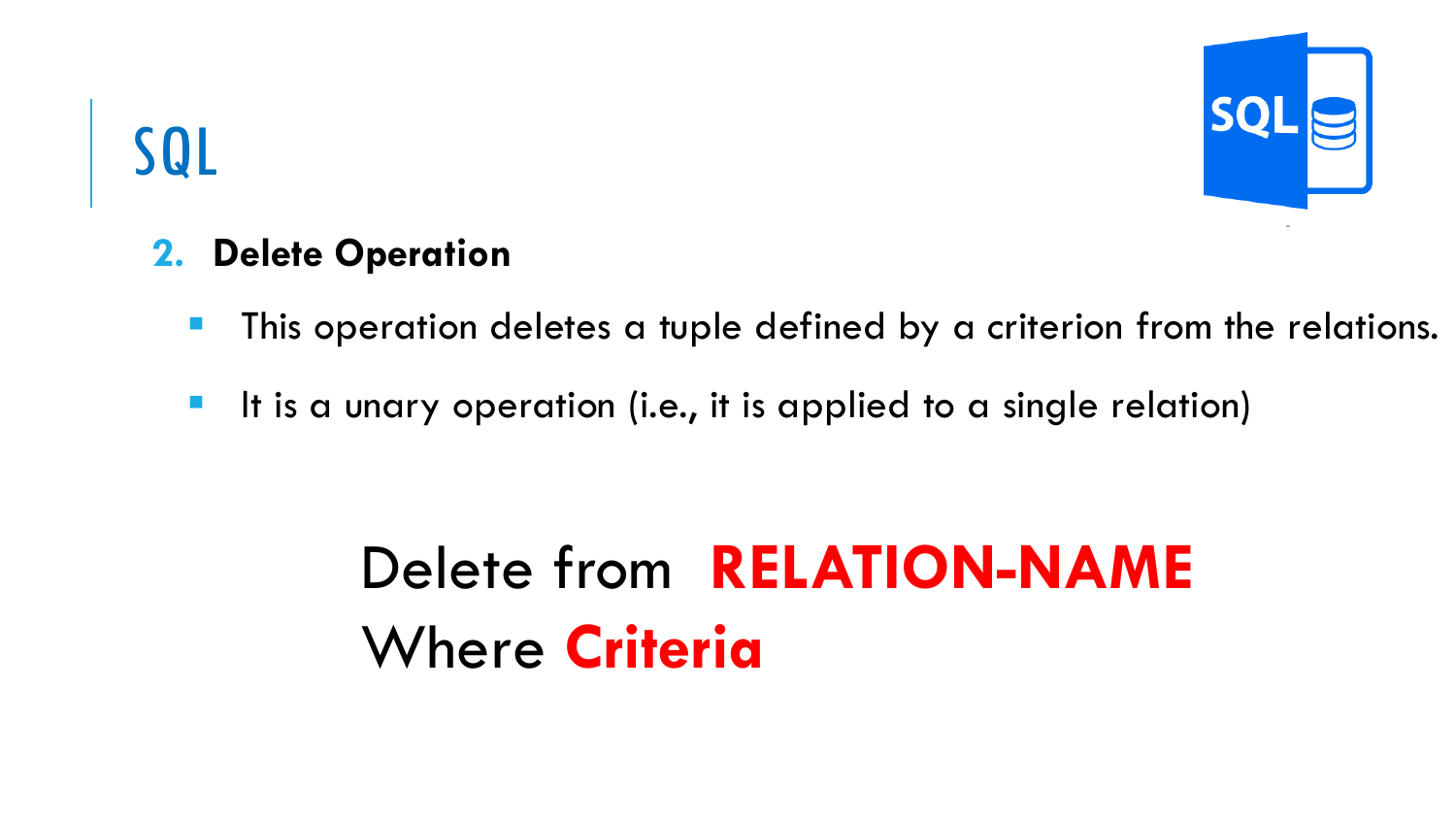# **SQI**

# SQL

**2. Delete Operation**

# Delete from **Courses**  Values **ID = "CIS52"**

| ID                | <b>Course Name</b> | <b>Credit Hours</b> |                     | ID                | <b>Course Name</b> | <b>Credit Hours</b> |
|-------------------|--------------------|---------------------|---------------------|-------------------|--------------------|---------------------|
| <b>CIS15</b>      | Intro to $C$       | $3\overline{)}$     |                     | <b>CIS15</b>      | Intro to $C$       | $\mathbf{3}$        |
| CIS <sub>17</sub> | Intro to Java      | $\overline{2}$      | Delete <sup>L</sup> | CIS <sub>17</sub> | Intro to Java      | $\overline{2}$      |
| <b>CIS19</b>      | <b>UNIX</b>        | 4                   |                     | CIS <sub>19</sub> | <b>UNIX</b>        | 4                   |
| <b>CIS51</b>      | <b>Networking</b>  | 5                   |                     | <b>CIS51</b>      | Networking         | 5                   |
| <b>CIS52</b>      | Programming        | $\mathbf 6$         |                     |                   |                    |                     |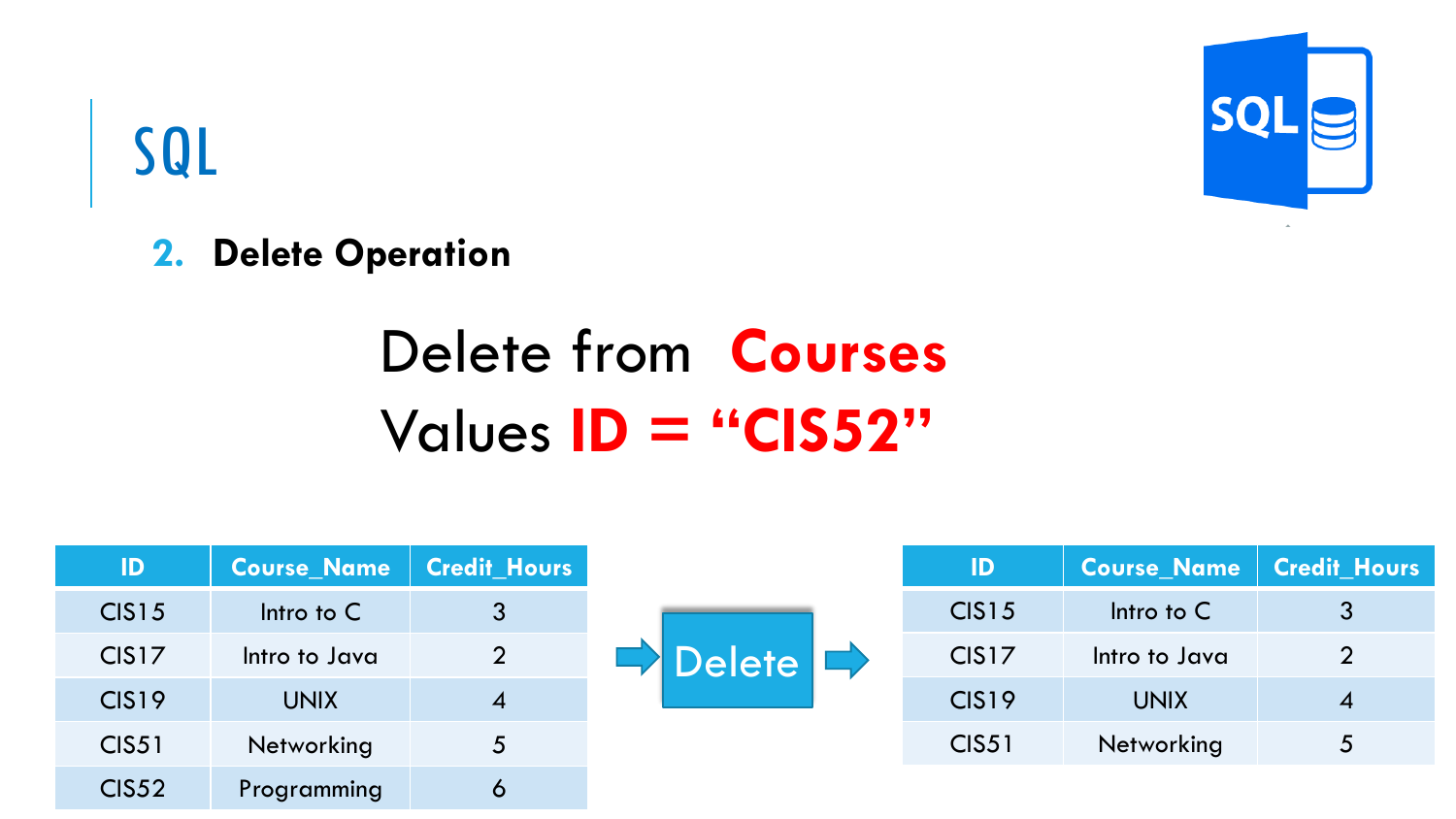#### **3. Update Operation**

- This operation changes the value of some attributes of a tuple.
- **E** It is a unary operation (i.e., it is applied to a single relation)

Update **RELATION-NAME**  Set **attribute1** = value1, **attribute2 = value2, …** Where **Criteria**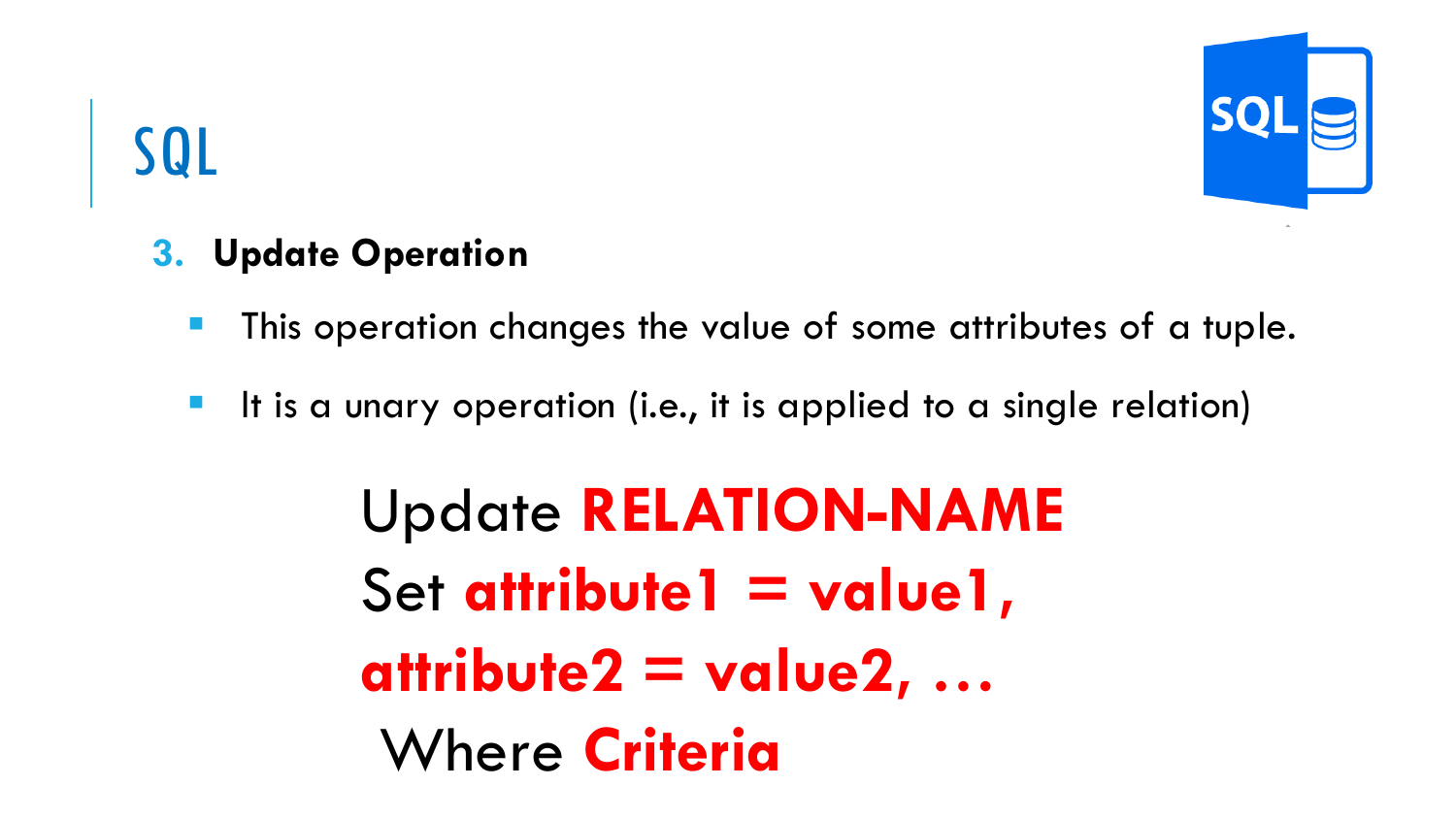

**3. Update Operation**

# Update **Courses**  Set Credit\_Hours = 3 Where **ID = "CIS52"**

| ID                | <b>Course Name</b> | <b>Credit Hours</b> |               | ID                | <b>Course Name</b> | <b>Credit Hours</b> |
|-------------------|--------------------|---------------------|---------------|-------------------|--------------------|---------------------|
| <b>CIS15</b>      | Intro to $C$       | 3                   |               | <b>CIS15</b>      | Intro to $C$       | 3                   |
| CIS <sub>17</sub> | Intro to Java      | $\overline{2}$      | <b>Jpdate</b> | CIS <sub>17</sub> | Intro to Java      | $\overline{2}$      |
| <b>CIS19</b>      | <b>UNIX</b>        | $\overline{A}$      |               | CIS <sub>19</sub> | <b>UNIX</b>        | $\boldsymbol{A}$    |
| <b>CIS51</b>      | <b>Networking</b>  | 5                   |               | <b>CIS51</b>      | Networking         | 5                   |
| <b>CIS52</b>      | Programming        | 6                   |               | <b>CIS52</b>      | Programming        | 3                   |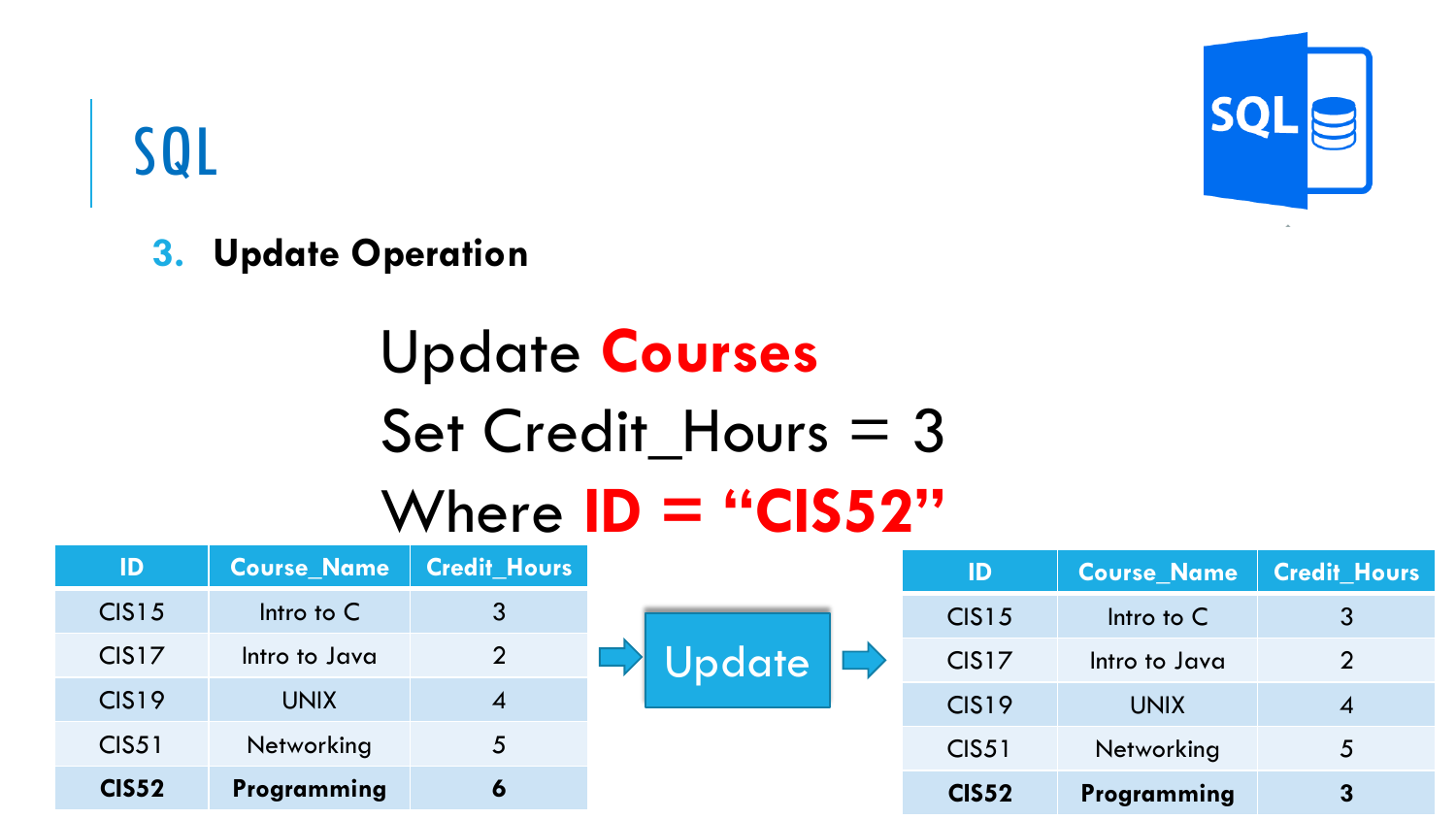#### **4. Select Operation**

- **E** This tuples in the resulting relation are a subset of the tuples in the original relation.
- **E** It is a unary operation (i.e., it is applied to a single relation)

Select \* From **RELATION-NAME**  Where **Criteria**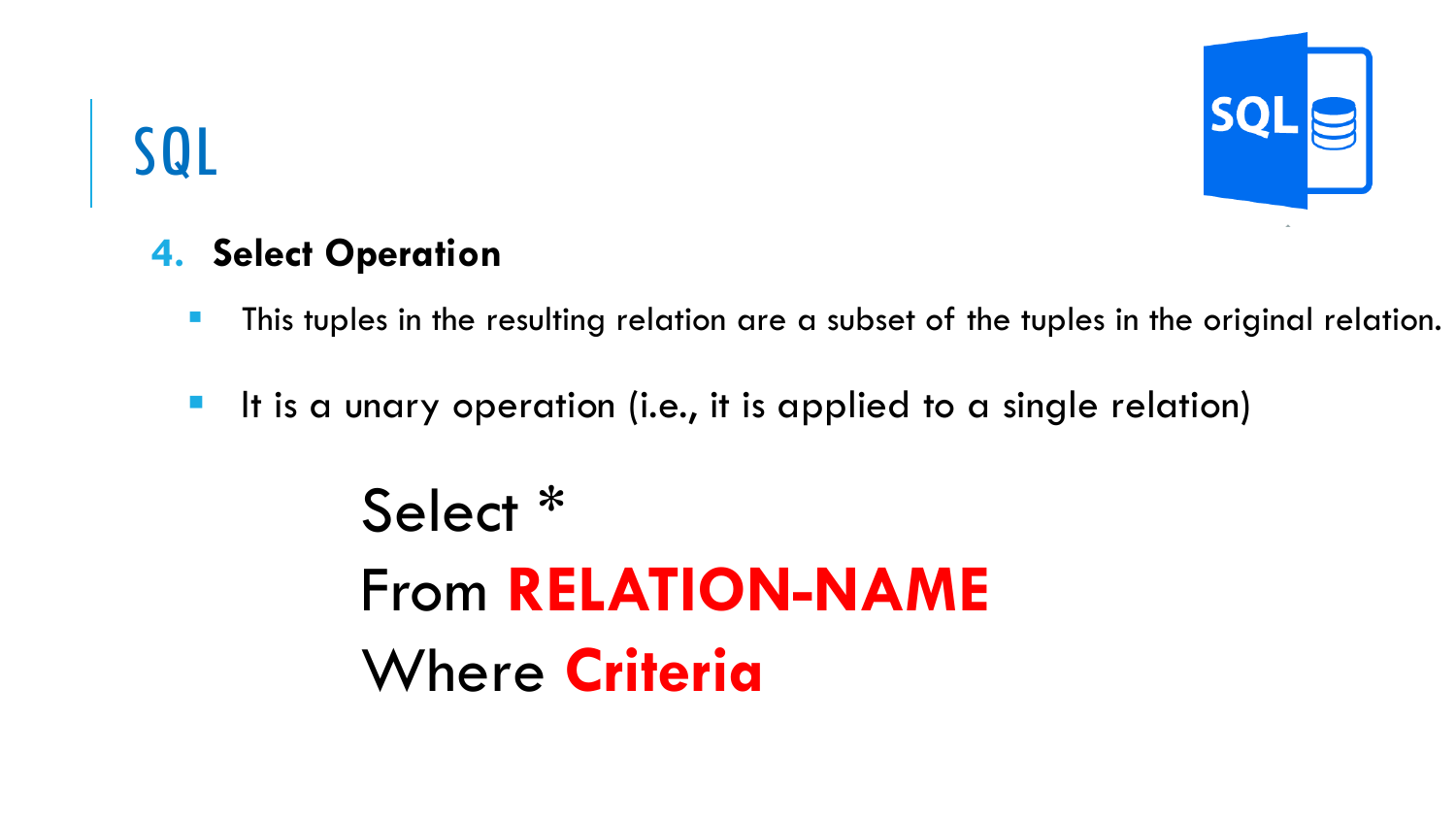

#### **4. Select Operation**

# Select \* From **Courses**  Where **Credit\_Hours = 3**

| $\mathsf{ID}$ | <b>Course Name</b> | <b>Credit Hours</b> |
|---------------|--------------------|---------------------|
| <b>CIS15</b>  | Intro to $C$       | $\mathfrak{Z}$      |
| CIS17         | Intro to Java      | 3                   |
| <b>CIS19</b>  | <b>UNIX</b>        | $\boldsymbol{4}$    |
| <b>CIS51</b>  | Networking         | $\overline{5}$      |
| <b>CIS52</b>  | Programming        | $\bullet$           |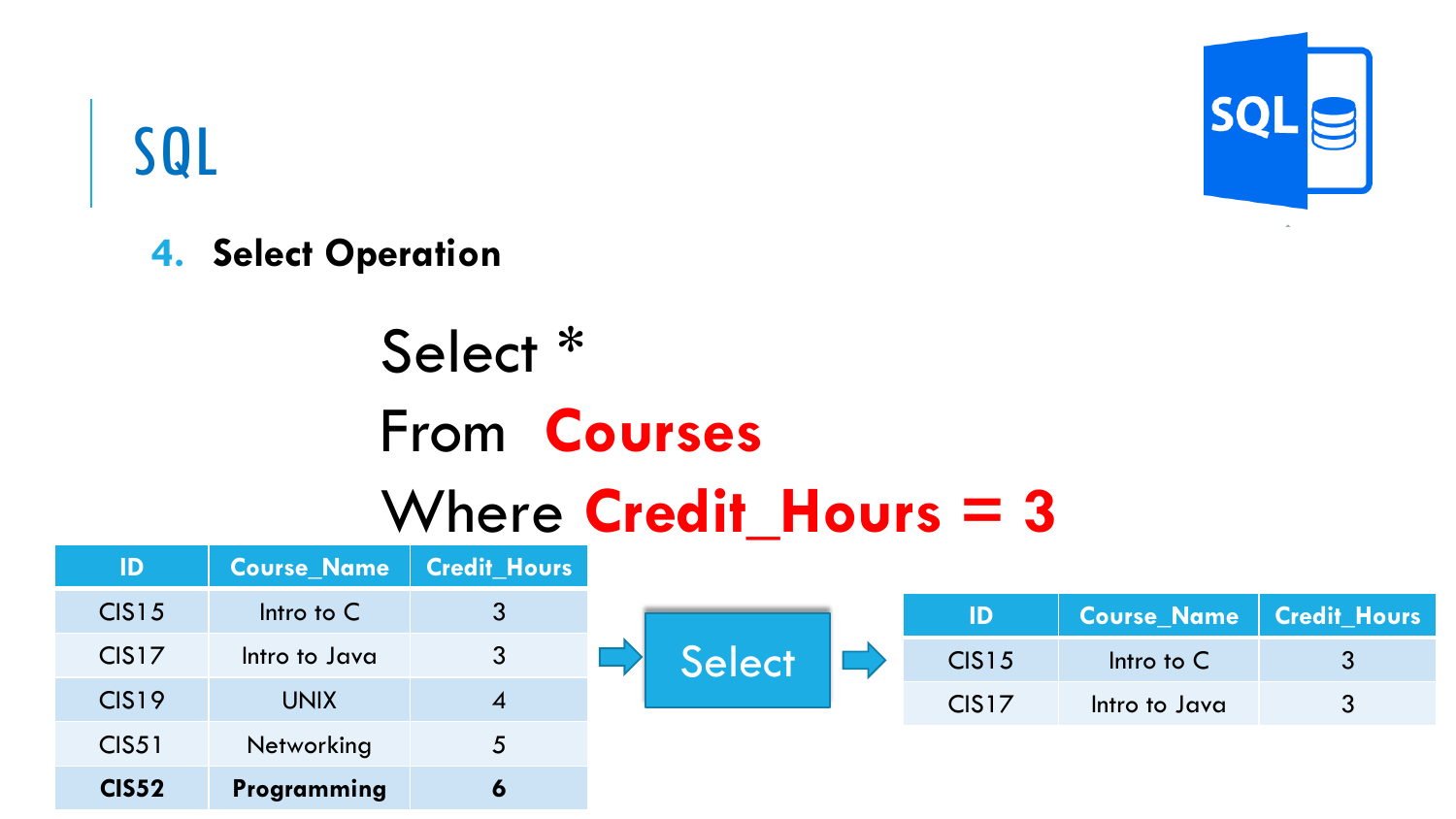

#### **5. Project Operation**

- **The attributes (columns) in the resulting relation are a subset of** the attributes in the original relation.
- **The It is a unary operation and creates another relation.**

# Select **Attribute-List** From **RELATION-NAME**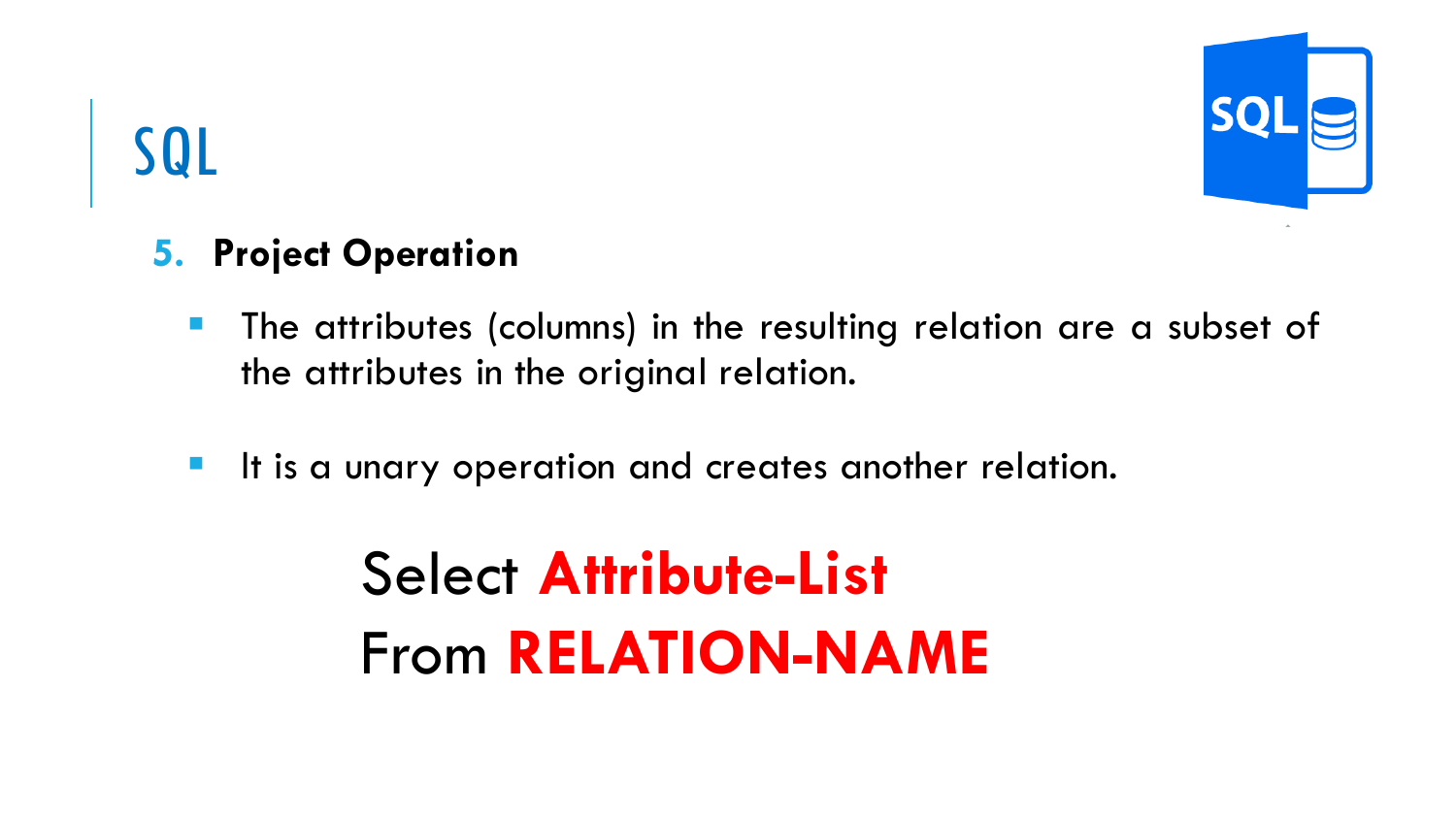

**5. Project Operation**

# Select **ID, Course\_Name** From **Courses**

| ID                | <b>Course_Name</b> | <b>Credit_Hours</b> |         | ID                | <b>Course Name</b> |
|-------------------|--------------------|---------------------|---------|-------------------|--------------------|
| <b>CIS15</b>      | Intro to $C$       | $\mathbf{3}$        |         | <b>CIS15</b>      | Intro to $C$       |
|                   |                    |                     |         | CIS <sub>17</sub> | Intro to Java      |
| CIS <sub>17</sub> | Intro to Java      | 3                   | Project | CIS <sub>19</sub> | <b>UNIX</b>        |
| <b>CIS19</b>      | <b>UNIX</b>        | $\overline{4}$      |         |                   |                    |
| <b>CIS51</b>      | Networking         | 5 <sup>5</sup>      |         | <b>CIS51</b>      | Networking         |
| <b>CIS52</b>      | Programming        | 6                   |         | <b>CIS52</b>      | Programming        |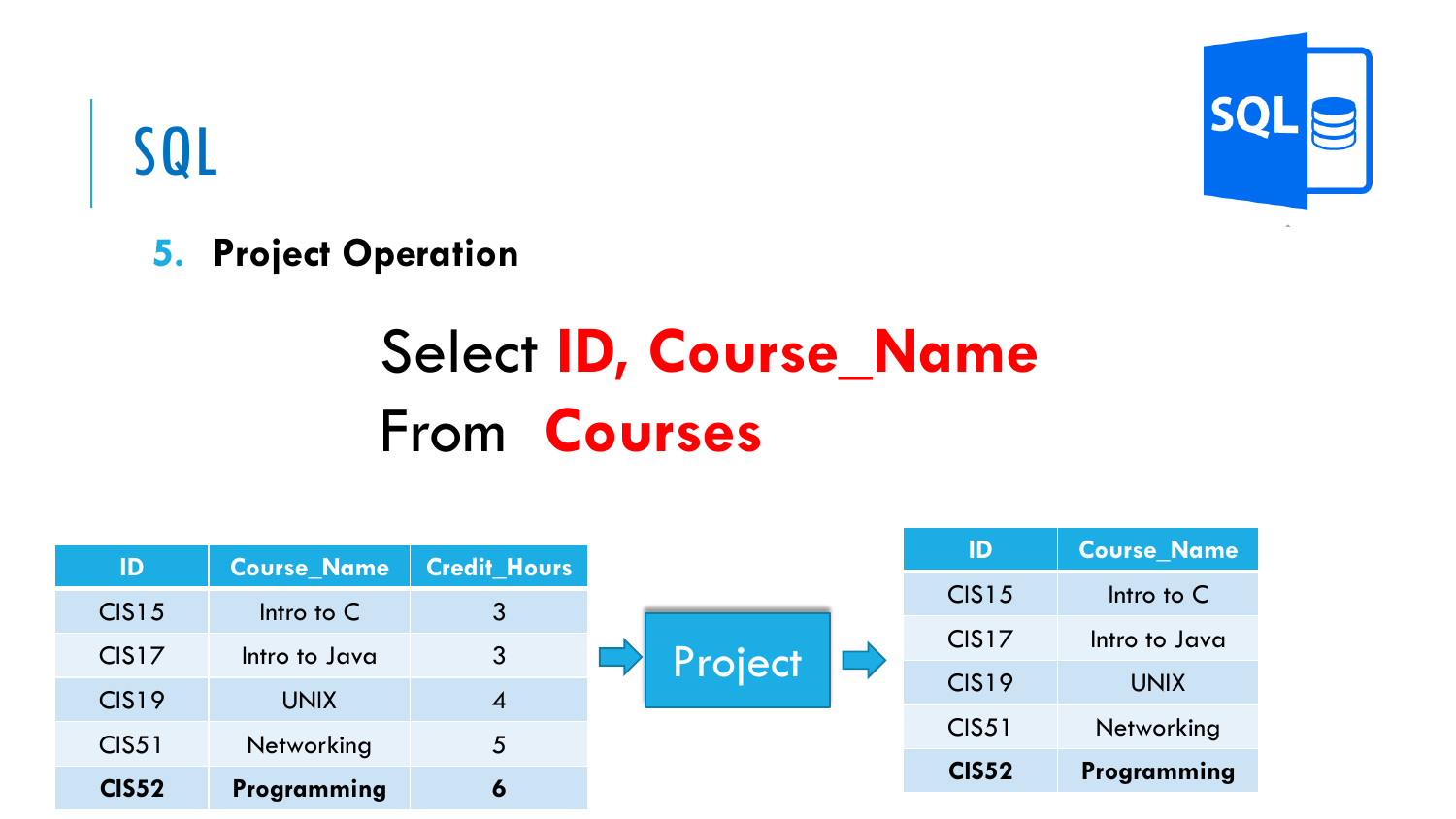

#### **6. Join Operation**

■ It is a binary operation that combines two relations on common attributes.

# Select **Attribute-List** From **RELATION1, RELATION2**  Where **Criteria**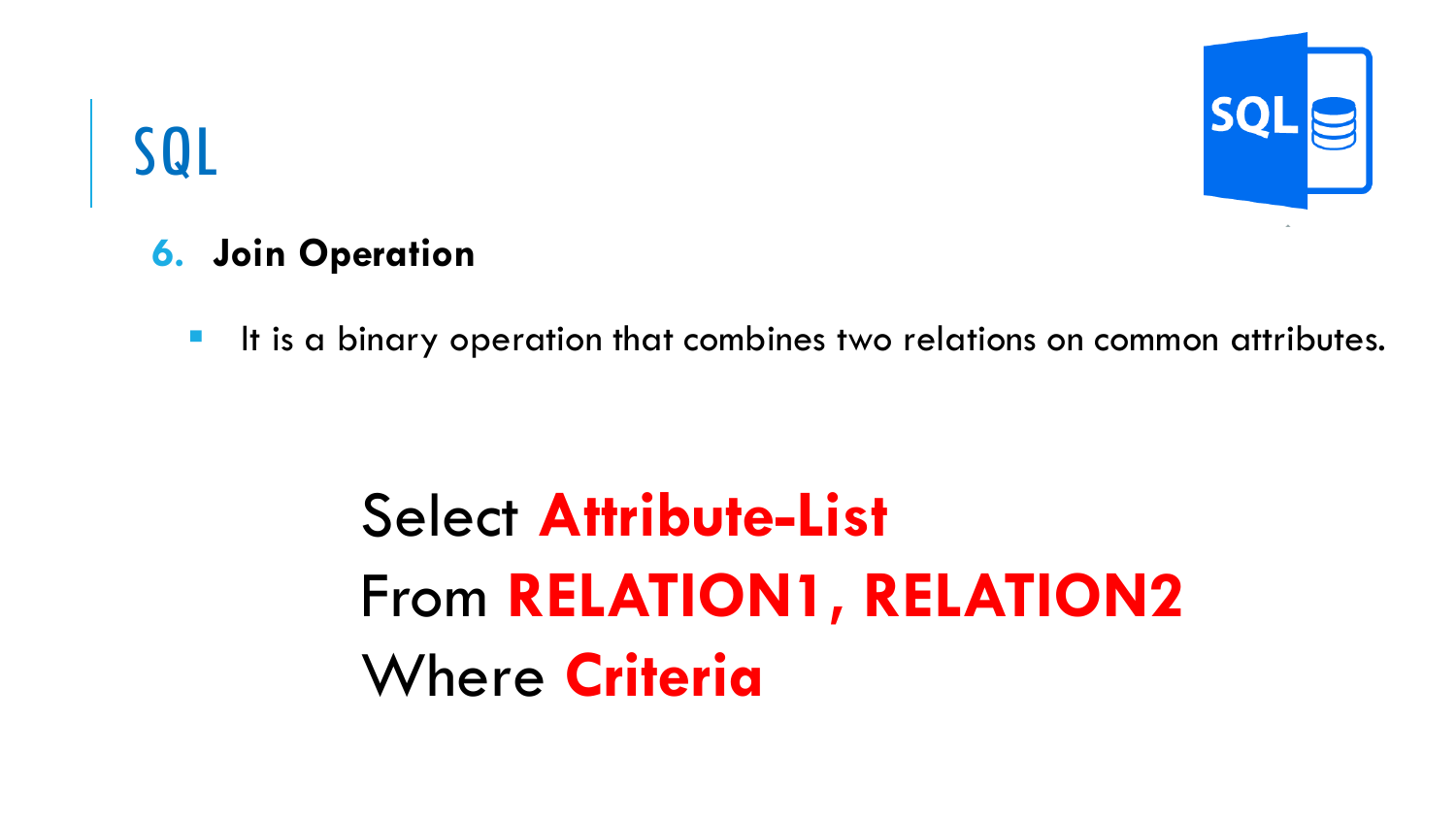

#### Select **Course\_Name, Professor** From **Courses, Professors** Where **Courses.ID = Professors.Course\_ID ID Course\_Name Credit\_Hours** CIS15 Intro to C 3 CIS17 Intro to Java 3 CIS19 UNIX 4 CIS51 Networking 5 Join **6. Join Operation Course\_Name Professor** Intro to C Amin Intro to Java Mohamed UNIX Ahmed Networking Mostafa **ID Professor Course\_ID** 1 Ahmed CIS19 2 Mohamed CIS17 3 Mostafa CIS51 4 Amin CIS15 **Courses Professors**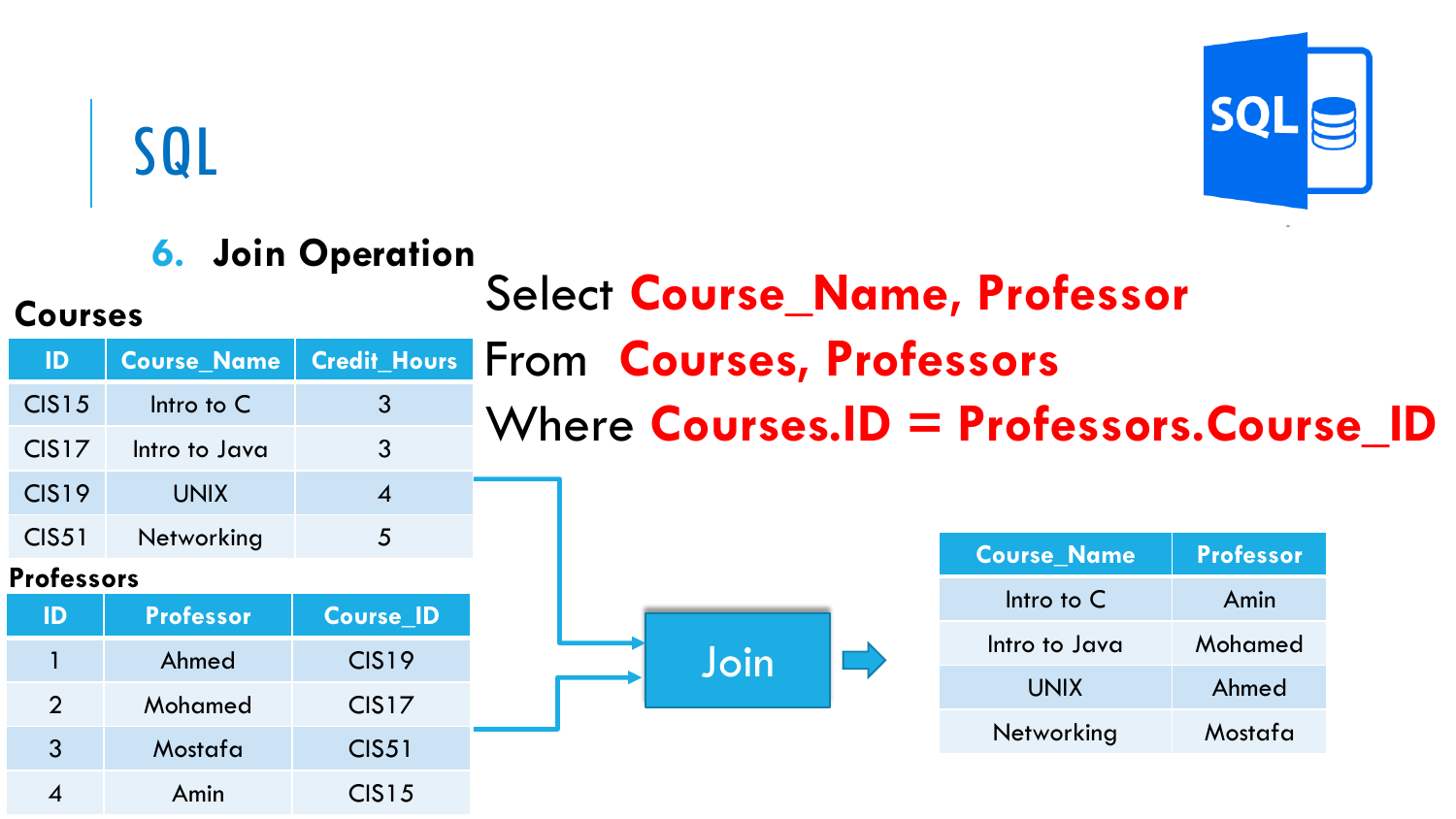

#### **7. Union Operation**

- Union operation takes two relations with the same set of attributes.
	- Select \* From **RELATION1** Union Select \* From **RELATION2**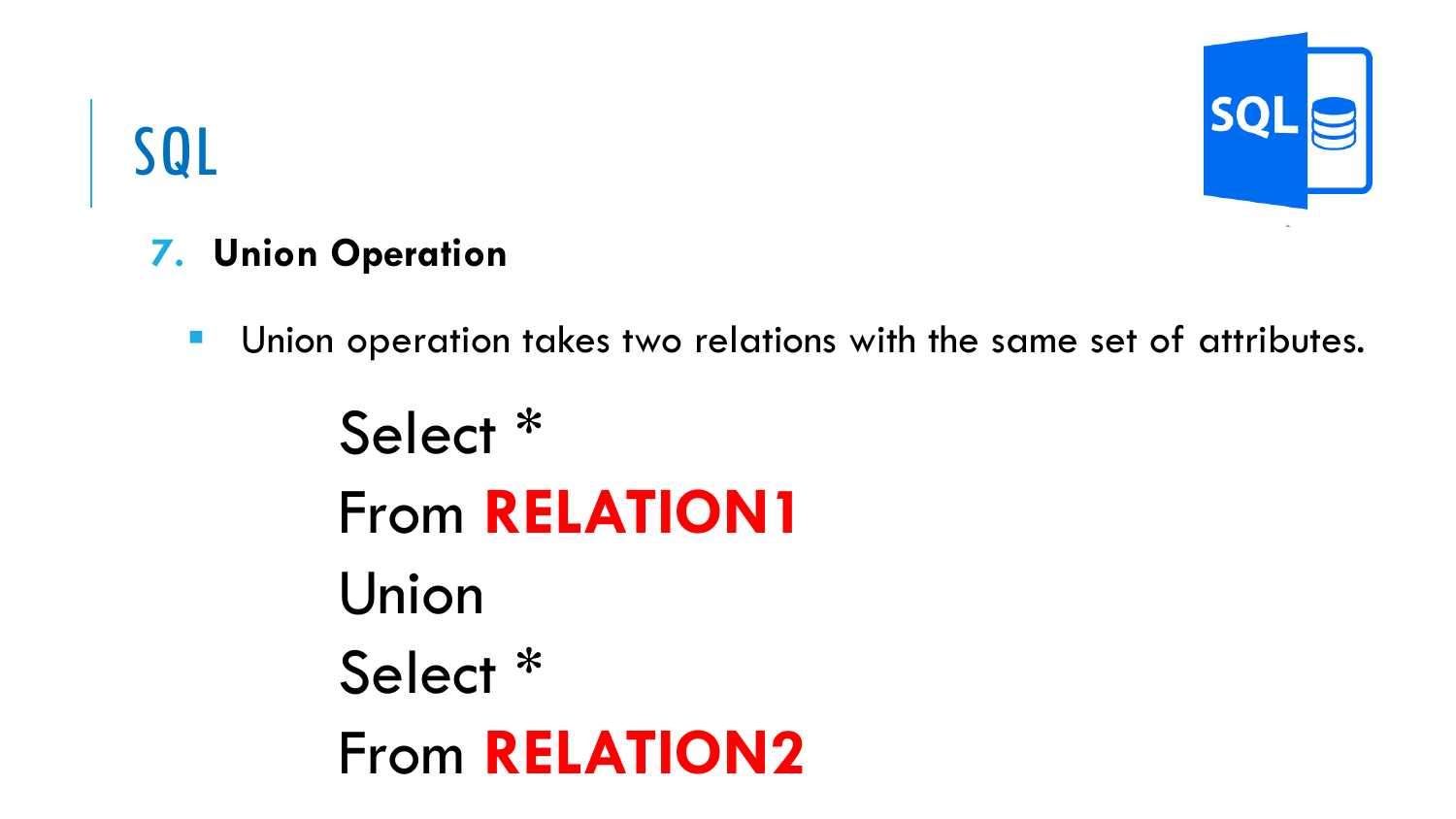#### **7. Union Operation**

#### **Courses1**

| <b>Courses2</b>   |                            |  |  |  |  |  |
|-------------------|----------------------------|--|--|--|--|--|
| ID.               | Course_Name   Credit_Hours |  |  |  |  |  |
| CIS <sub>19</sub> | <b>UNIX</b>                |  |  |  |  |  |
| <b>CIS51</b>      | Networking                 |  |  |  |  |  |

Select \* From **Courses1** Union Select \* From **Courses2**

Union

 $\Box$ 

| ID                | <b>Course_Name   Credit_Hours</b> |                          |
|-------------------|-----------------------------------|--------------------------|
| CIS15             | Intro to $C$                      | 3                        |
| CIS <sub>17</sub> | Intro to Java                     | 3                        |
| <b>CIS19</b>      | <b>UNIX</b>                       |                          |
| CIS <sub>51</sub> | Networking                        | $\overline{\phantom{a}}$ |

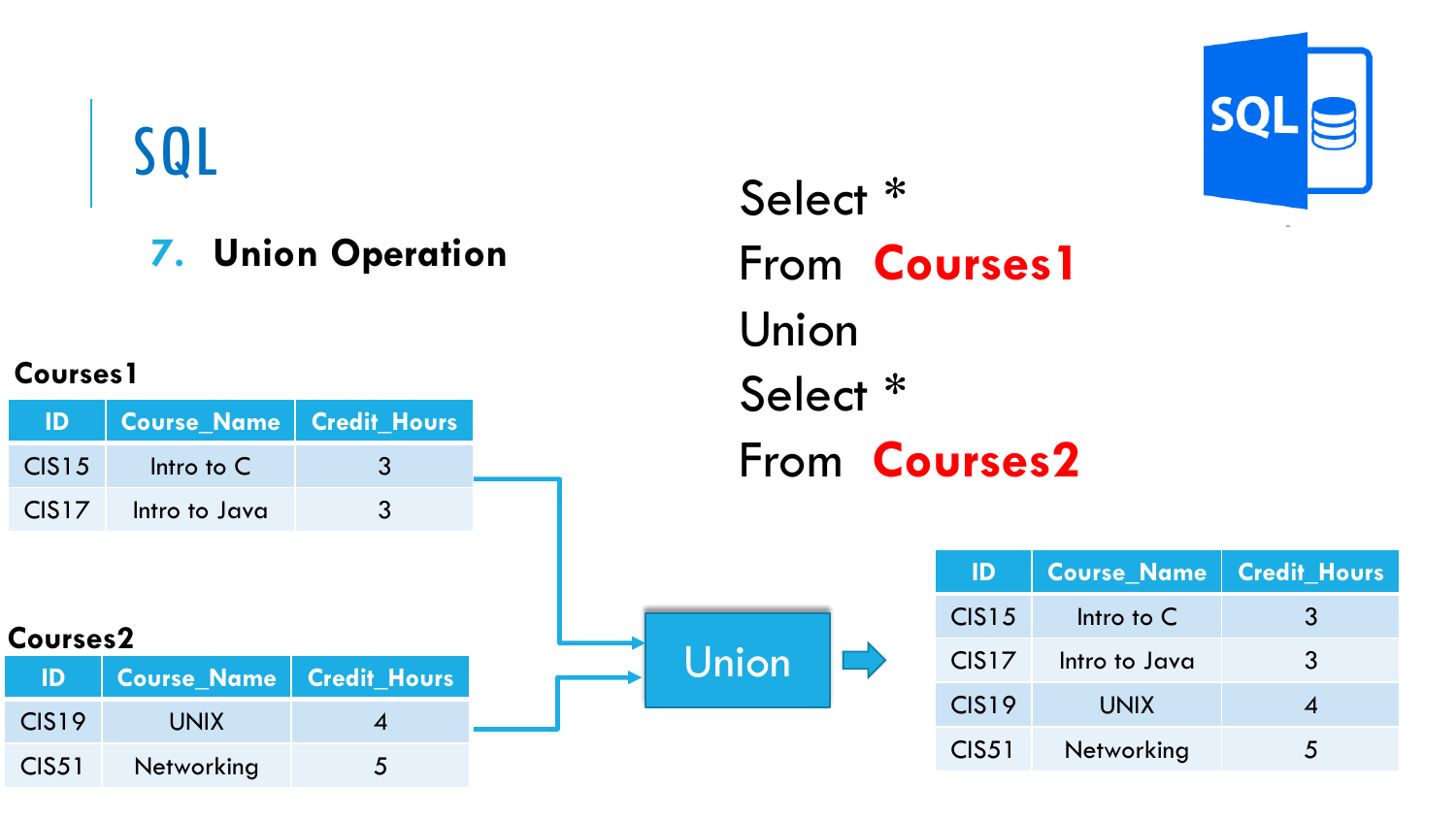#### **8. Intersection Operation**

**E** Intersection operation takes two relations and creates a new relation which is the intersection of the two.

> Select \* From **RELATION1** Intersection Select \* From **RELATION2**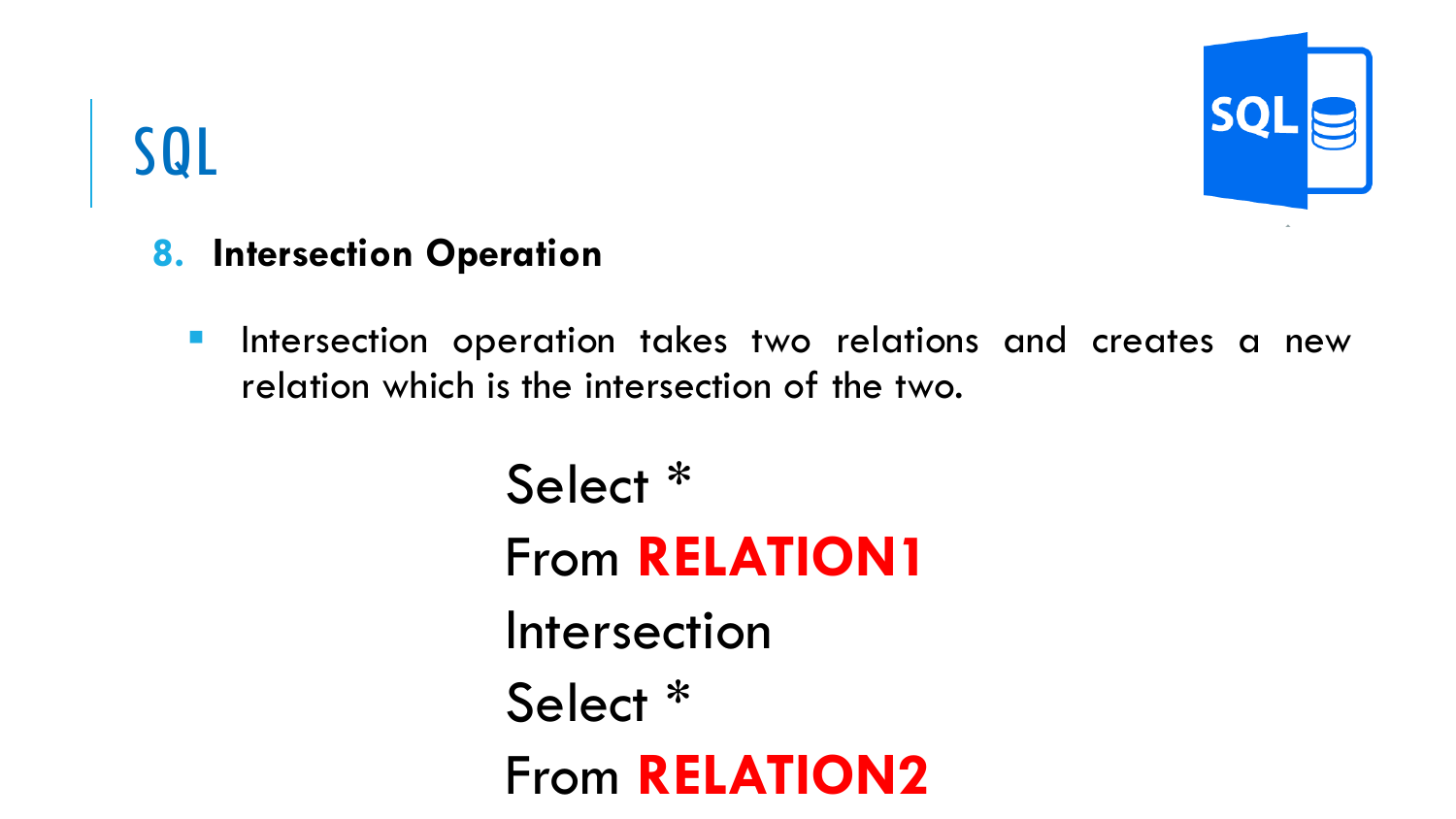**8. Intersection Operation**

#### **Courses1**

|       | ID   Course_Name   Credit_Hours |               |
|-------|---------------------------------|---------------|
| CIS15 | Intro to C                      | $\mathcal{B}$ |
| CIS17 | Intro to Java                   | 3             |
| CIS51 | Networking                      | $\Delta$      |

| ID'               | <b>Course_Name   Credit_Hours</b> |             |
|-------------------|-----------------------------------|-------------|
| CIS <sub>15</sub> | Intro to $C$                      | 3           |
| CIS <sub>19</sub> | <b>UNIX</b>                       |             |
| <b>CIS51</b>      | Networking                        | $\bigwedge$ |

Select \* From **Courses1** Union Select \* From **Courses2**



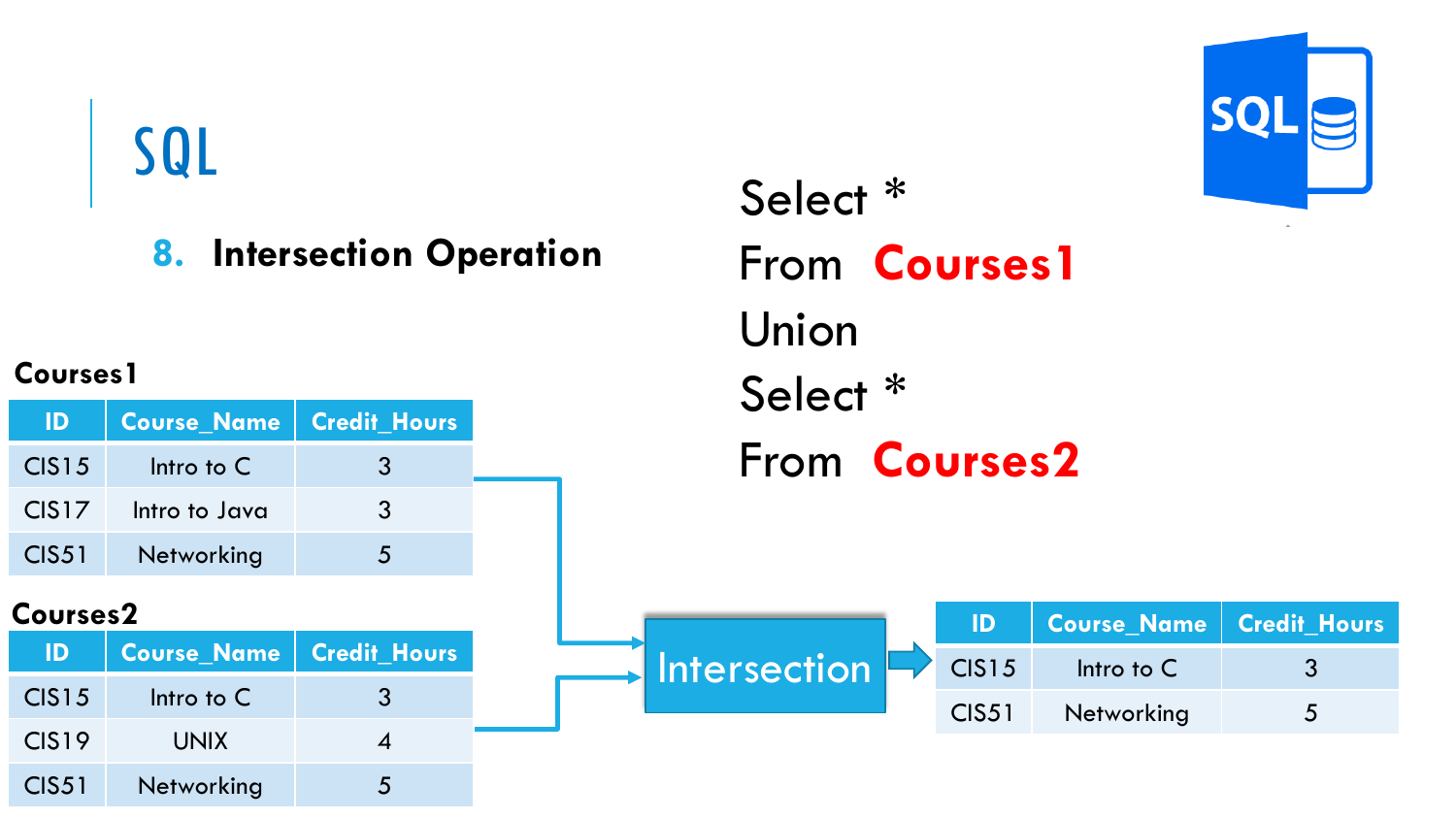

#### **9. Difference Operation**

- Difference operation is applied to two relations with the same attributes.
- The tuples in the resulting relation are those that are in the first relation but not in the second.

Select \* From **RELATION1** Minus Select \* From **RELATION2**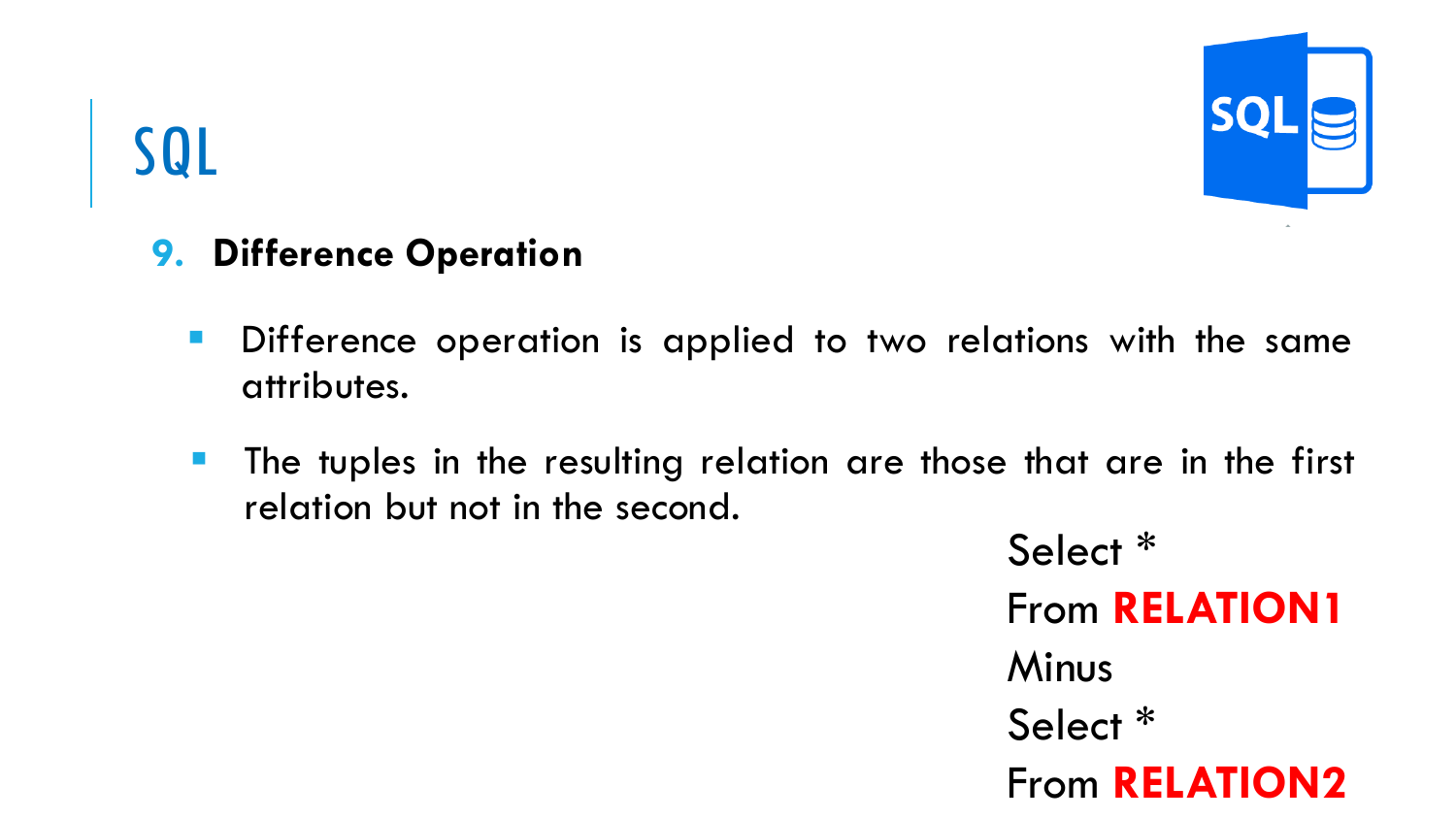#### **9. Difference Operation**

#### **Courses1**

| ID -  | Course_Name   Credit_Hours |          |
|-------|----------------------------|----------|
| CIS15 | Intro to $C$               | <b>3</b> |
| CIS17 | Intro to Java              | 3        |
| CIS51 | Networking                 | $\sim$   |

| ID.               | Course_Name   Credit_Hours |   |
|-------------------|----------------------------|---|
| CIS <sub>15</sub> | Intro to $C$               | 3 |
| CIS <sub>19</sub> | <b>UNIX</b>                |   |
| <b>CIS51</b>      | Networking                 |   |

Select \* From **Courses1** Minus Select \* From **Courses2**



| Courses2     |                            |  |                                |  | Course Name   Credit Hours <sub> </sub> |  |
|--------------|----------------------------|--|--------------------------------|--|-----------------------------------------|--|
| ID           | Course Name   Credit Hours |  | $\Box$ Difference $\Box$ CIS17 |  | Intro to Java                           |  |
| $C$ $C$ $15$ | $Intra + c$                |  |                                |  |                                         |  |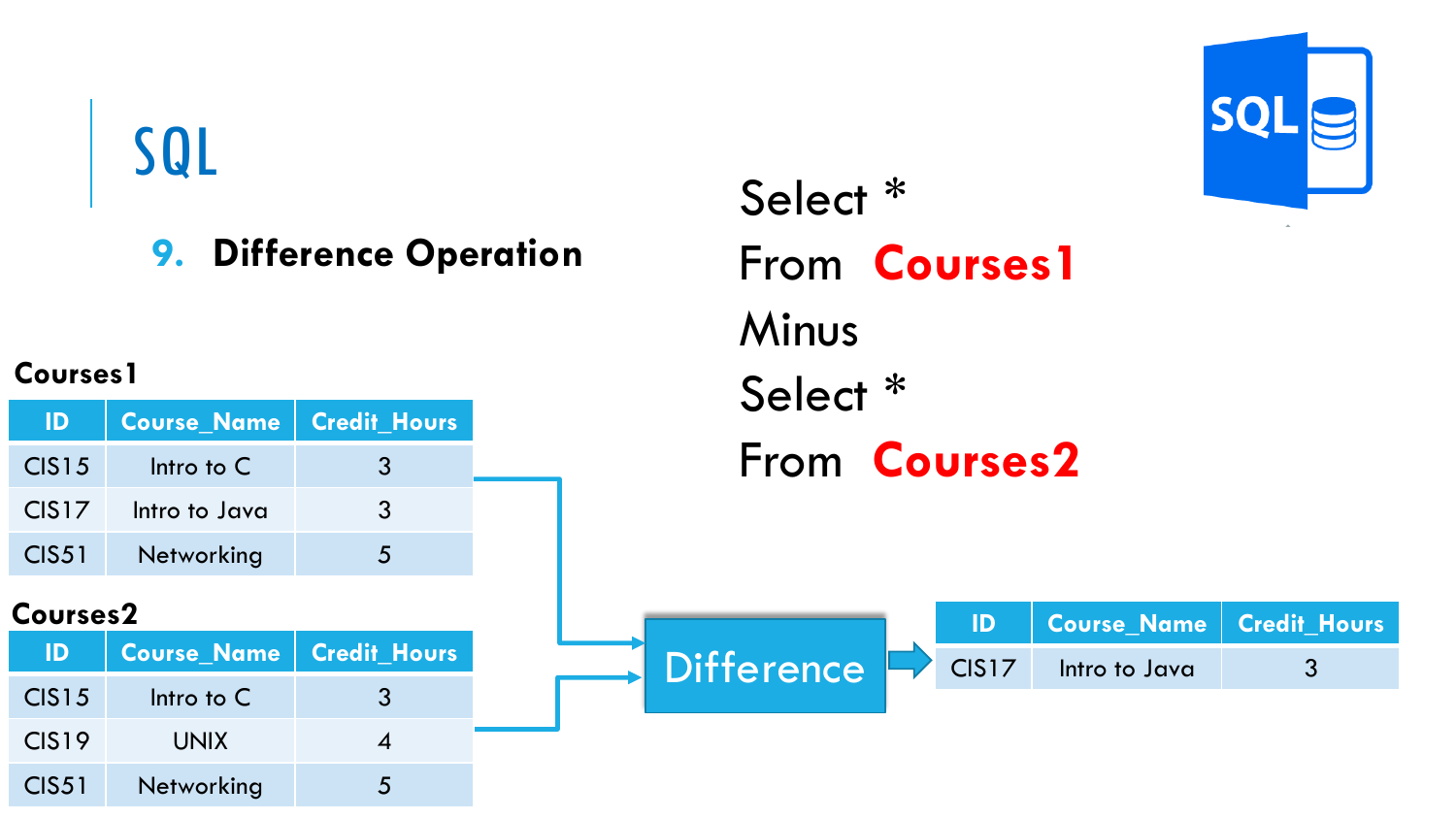■Computers are everywhere.





■What can the computer offer to the users and how can it support their work when dealing with **decision-making** problems?

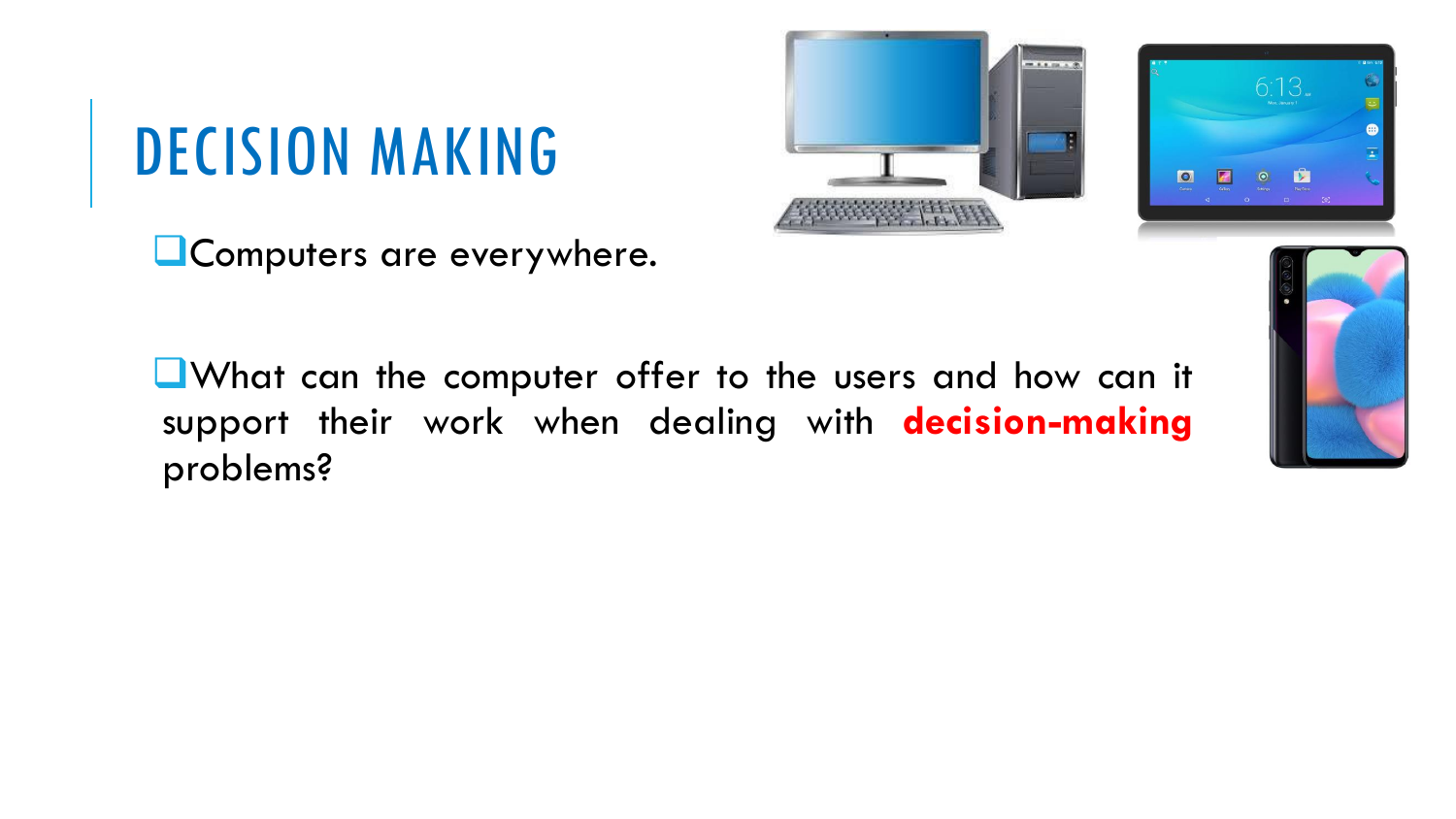❑**Decision making** is usually defined as a mental process, which involves judging multiple options or alternatives, in order to select one, so as to best achieve the goals.



#### ❑**There are two main components involved in decision making:**

- $\checkmark$  The set of alternatives.
- The goals to be satisfied with the choice of one alternative.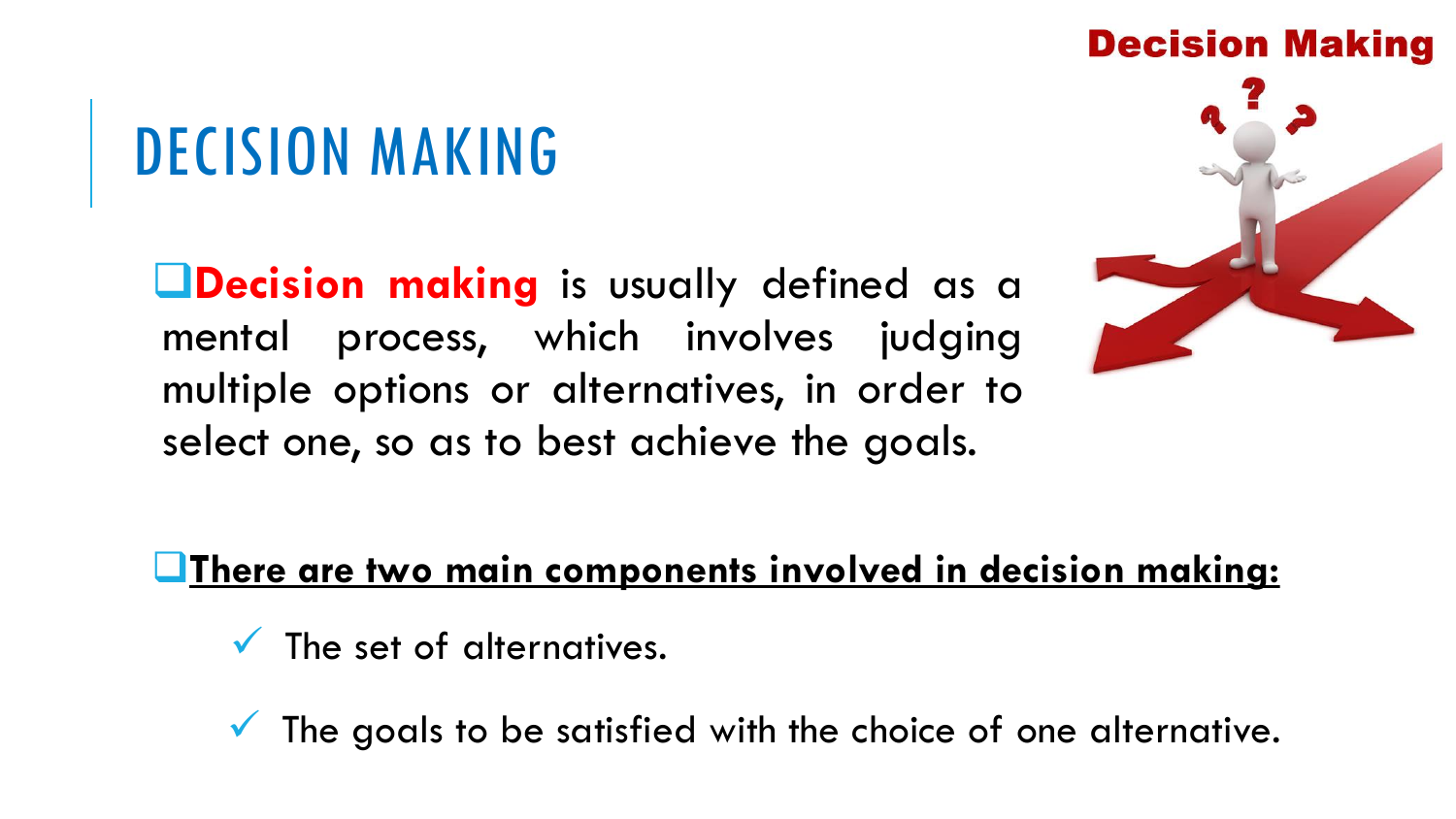■The output of this process can be an action or an opinion of choice.





#### ❑**Decision making is a process, involving several activities, such as:**

- $\checkmark$  Identification of the decision problem.
- Collecting and verifying relevant information.
- Identifying decision alternatives.
- Anticipating the consequences of decisions.
- Making the decision.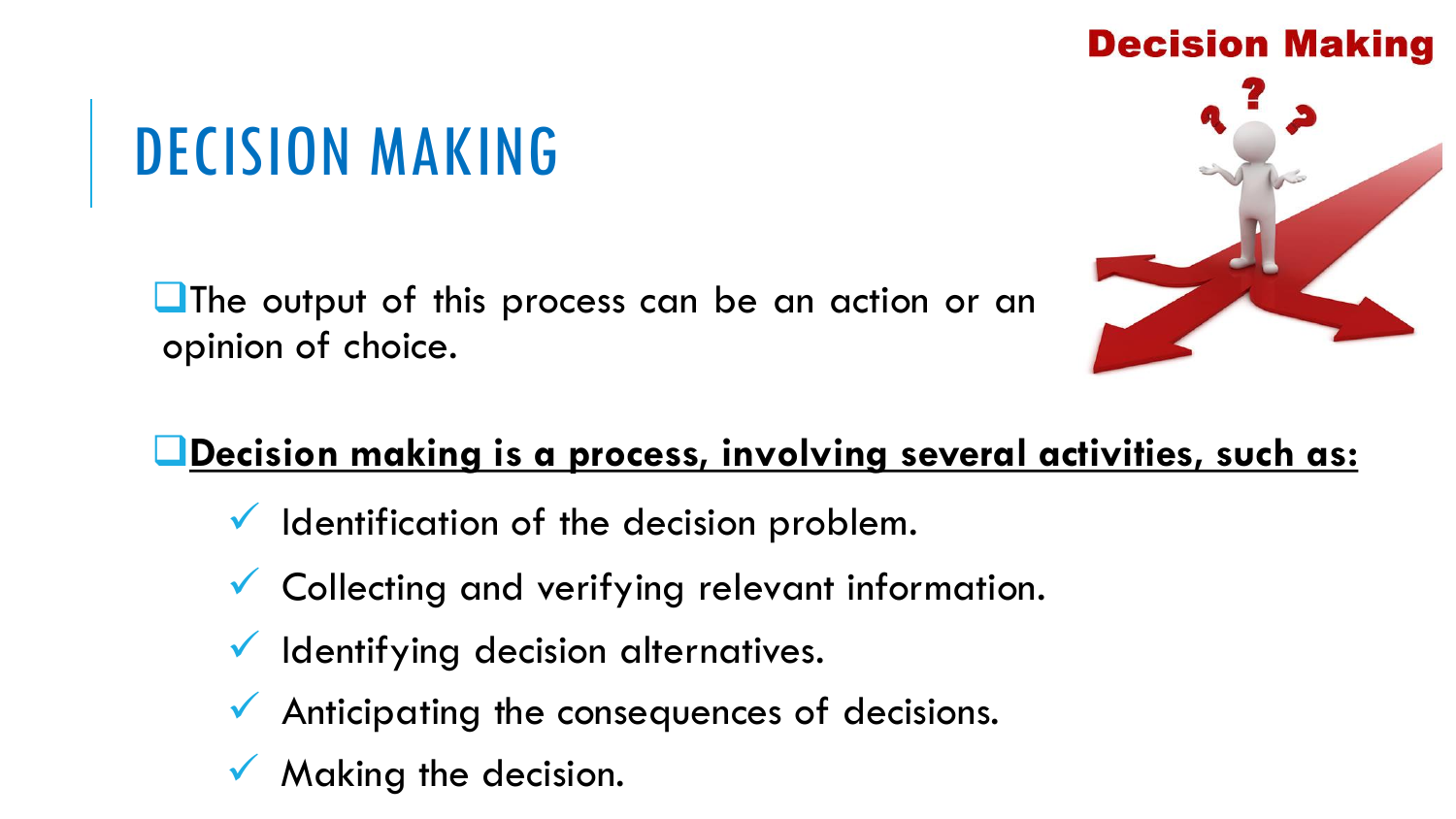

❑When decisions are made in a computer program, they are simply the result of a computation in which the final result is either **TRUE** or **FALSE**.



**Decision Making** 

#### ❑**Examples of Decision making programming statemsmnets.**

- $\checkmark$  If statement
- Switch statement
- ✓ ? Conditional operator system
- Goto statement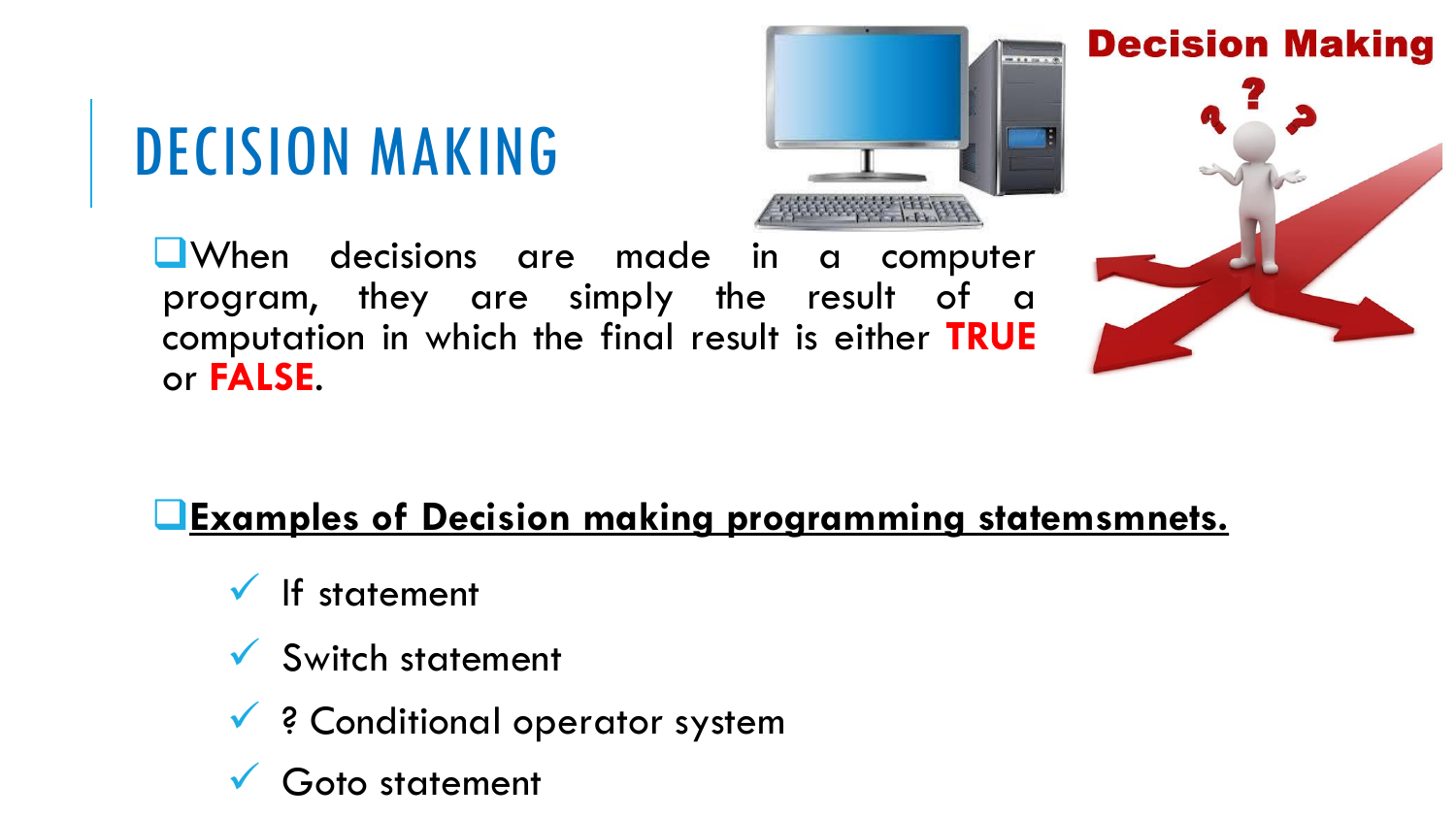



#### ✓Ch5: Databases and Decision Making (Part2)

✓Ch6: Computer Graphics and Multimedia